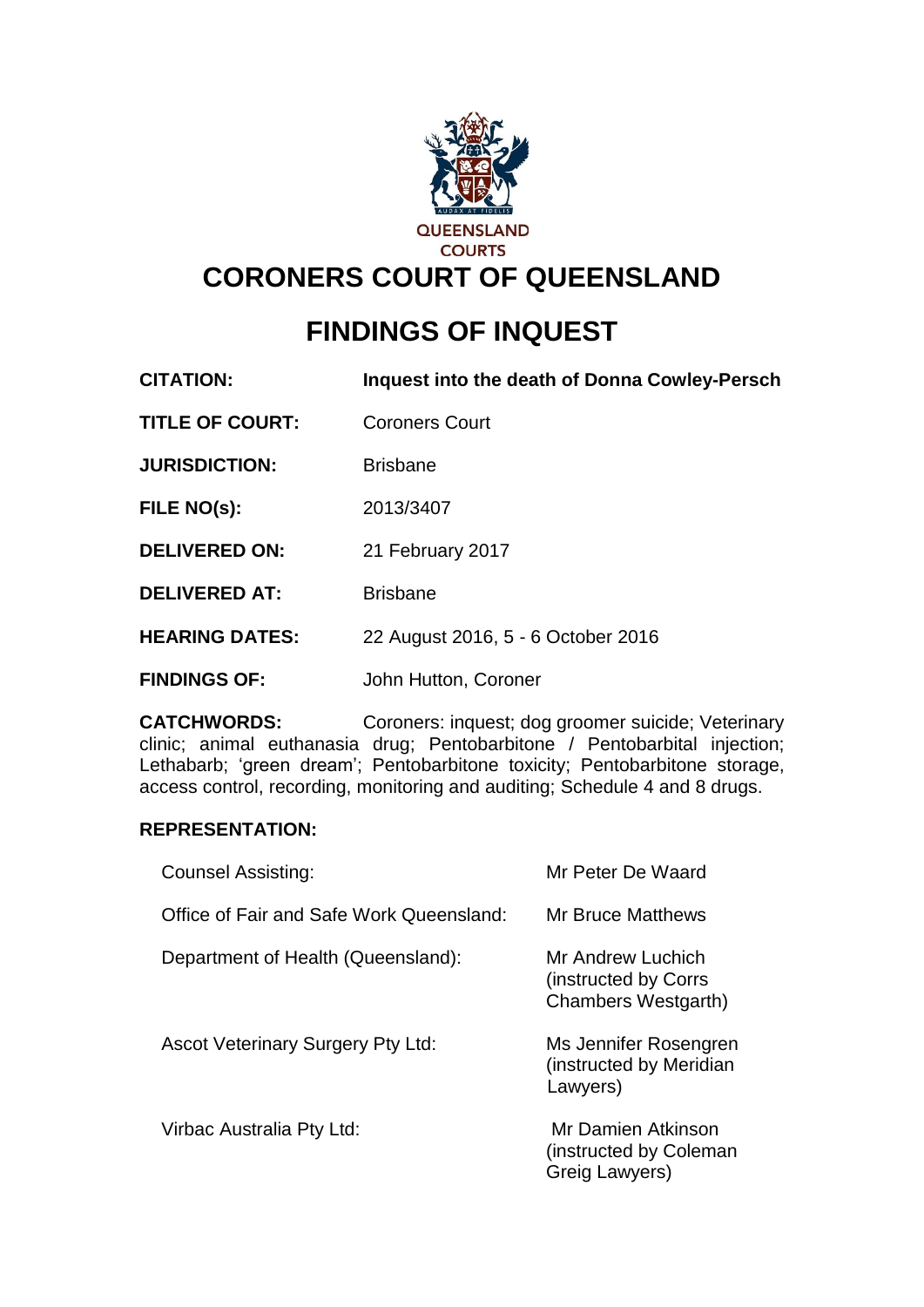# **Introduction**

- 1. Ms Donna Cowley-Persch was 58 years of age and employed as a dog groomer at the Ascot Veterinary Surgery Pty Ltd at the time of her death. She died by suicide at her work premises on 19 September 2013 by injecting herself with an animal euthanasia drug named 'Lethabarb'. The generic drug name is 'Pentobarbitone'.
- 2. An inquest was held into Ms Cowley-Persch's death from 5 6 October 2016. A comprehensive brief of evidence was tendered and distributed to the parties. In addition, I heard oral evidence from the following witnesses:
	- a. Ms Kate Bernays, Practice Manager of the Ascot Veterinary Surgery Pty Ltd;
	- b. Dr Benjamin Charlton, Veterinary Surgeon and Co-Owner of the Ascot Veterinary Surgery Pty Ltd;
	- c. Dr Jennifer Byrnes, Senior Technical Product Manager; and Ms Sarah Hunter, Commercial Manager for Sales and Marketing, at Virbac Australia Pty Ltd (the manufacturer of 'Lethabarb' in Australia);
	- d. Dr Sue Ballantyne, Specialist Medical Advisor, Office of Chief Medical Officer and Healthcare Regulation Branch, Prevention Division, at the Queensland Department of Health;
	- e. Ms Kareena Arthy, Chief Executive Officer; and Mr Alan Norden, Executive Director, Registration Management and Evaluation, at the Australian Pesticide and Veterinary Medicines Association; and
	- f. Dr Timothy Greenway, Principal Medical Advisor; Mr Avi Rebera, Acting First Assistant Secretary; and Dr Kaylene Raynes, Director of Scheduling and Committee Support functions, at the Therapeutic Goods Administration, Commonwealth Department of Health.
- 3. These findings address the issues identified at a Pre-Inquest Conference on 22 August 2016, as follows:
	- a. The identity of the deceased, when, where and how she died and what caused her death;
	- b. The adequacy of the product labelling and instructions provided with Pentobarbitone in relation to the safe storage of the drug to prevent intentional misuse;
	- c. The adequacy of the Pentobarbitone storage and access control procedures of the Ascot Veterinary Surgery in the circumstances;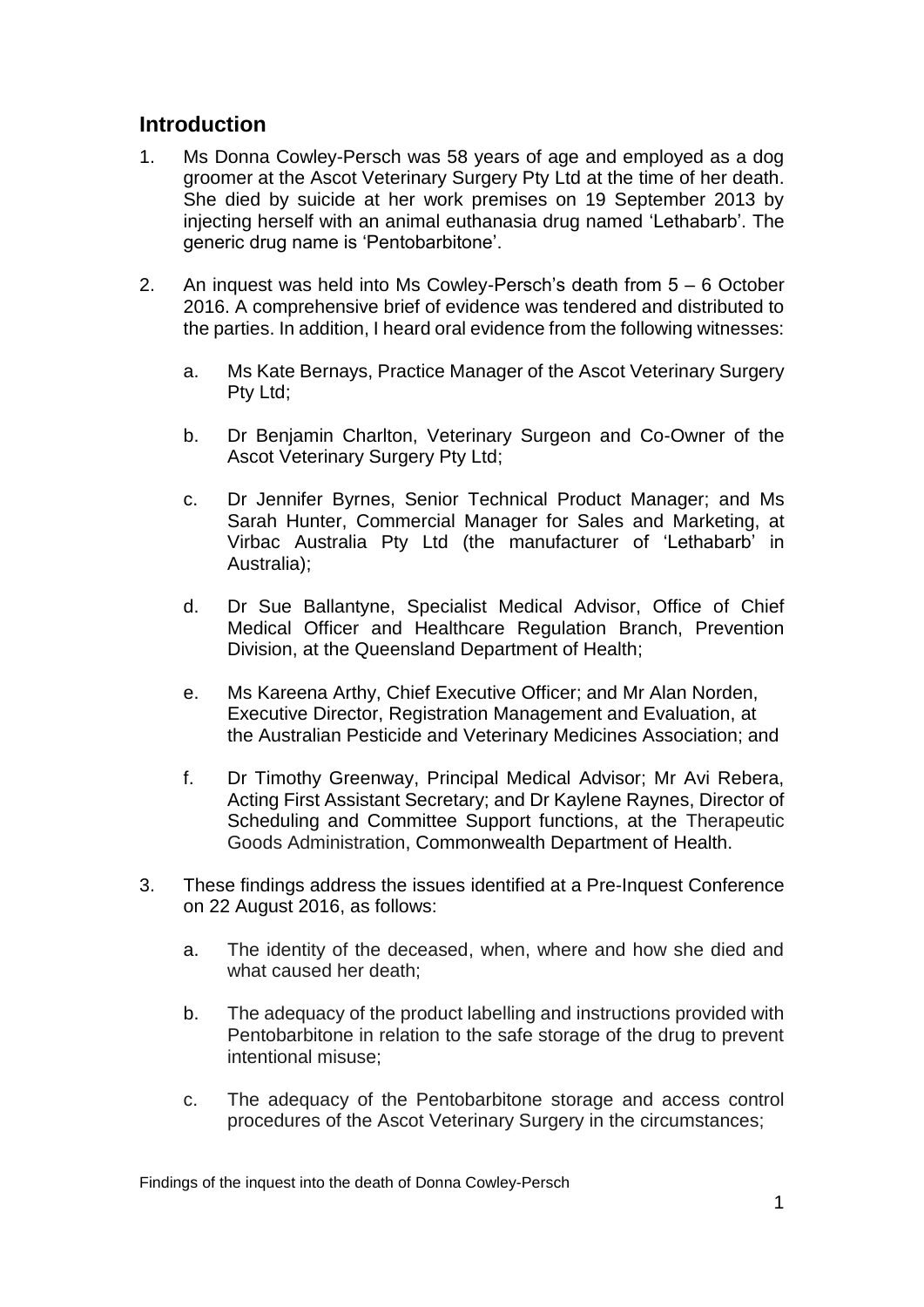- d. The adequacy of the current national and Queensland regulatory regime in relation to storage, access control, monitoring and auditing of Pentobarbitone in Veterinary Clinics; and
- e. Whether any recommendations can be made to reduce the likelihood of deaths occurring in similar circumstance or otherwise contribute to public health and safety or the administration of justice.
- 4. Prior to making my findings, I allowed and considered written responses to Counsel Assisting's submissions from three organisations which were not parties to this inquest: the Australian Veterinary Association, the Veterinary Surgeons Board of Queensland, and Provet Pty Ltd.

# **Findings required by s. 45**

5. Pursuant to s. 45(2) of the *Coroners Act 2003* (Qld), I find:

| a. | Identity of the deceased - | The deceased person was Donna<br>Cowley-Persch.                                                                                                                |
|----|----------------------------|----------------------------------------------------------------------------------------------------------------------------------------------------------------|
| b. | How she died $-$           | As per the circumstances outlined<br>below.                                                                                                                    |
| C. | Place of death-            | Donna Cowley-Persch died at the<br><b>Ascot Veterinary Surgery Pty Ltd</b><br>premises located at 223 Lancaster<br>Road, Ascot, in the state of<br>Queensland. |
| d. | Date of death –            | Donna Cowley-Persch died on 19<br>September 2013.                                                                                                              |
| e. | Cause of death –           | The medical cause of Donna Cowley-<br>Persch's death was Pentobarbitone<br>toxicity.                                                                           |

# **Findings on the issues**

#### *The adequacy of the product labelling and instructions provided with Pentobarbitone in relation to the safe storage of the drug to prevent intentional misuse*

- 6. All product labels for Pentobarbitone in injectable form for the purposes of animal euthanasia that are sold in Australia contain guidance about matters such as the requirement to store the drug at a certain temperature. However, they do not provide guidance about the best way to store the drug for human safety purposes.
- 7. I find that this approach to product labelling was adequate in the past, given that the prevalence of suicide through misuse of the drug does not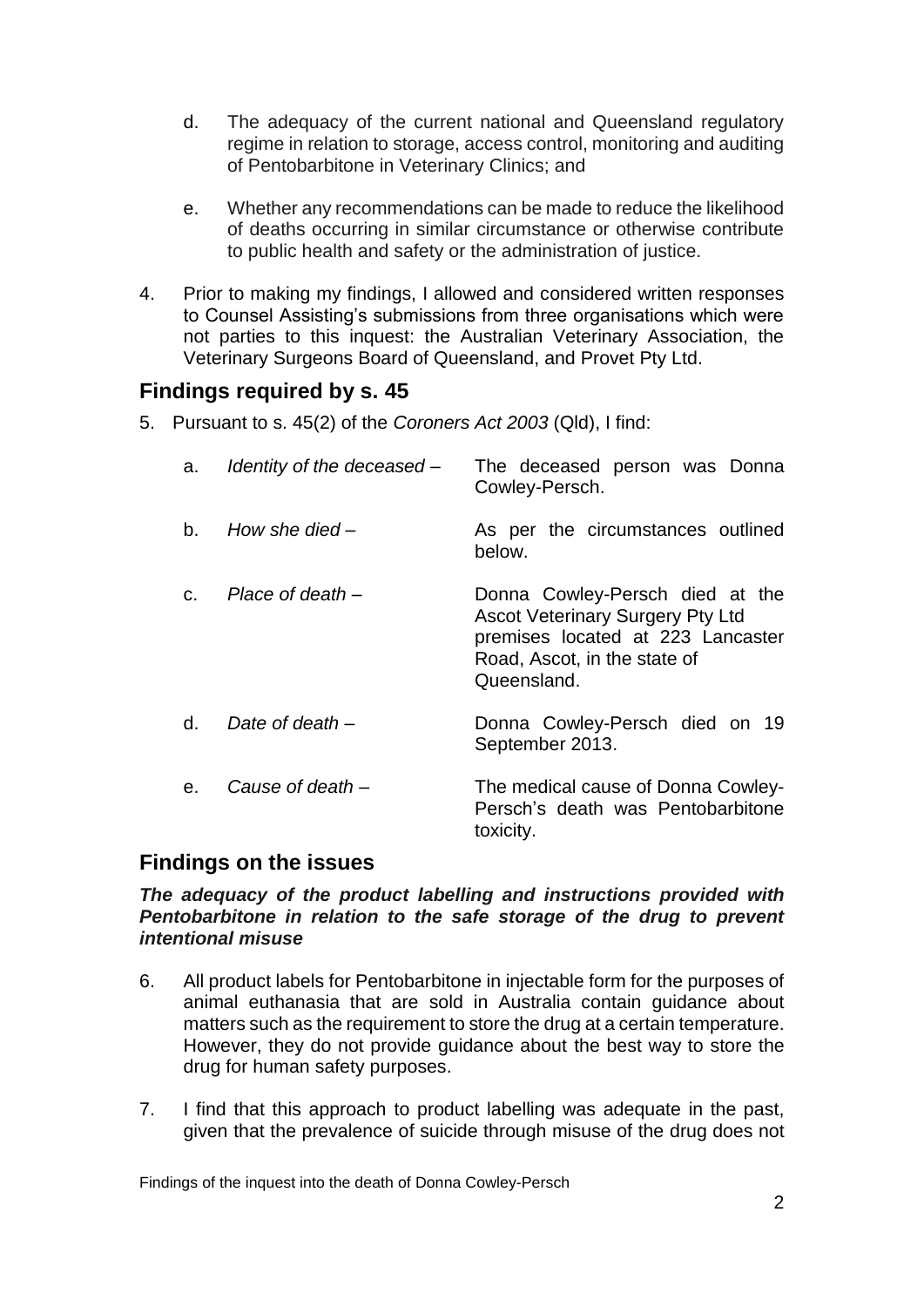appear to have been well known by manufacturers. It will not, however, be adequate in the future, once these inquest findings are published and the prevalence of the human misuse problem is known. Product labels should provide warnings about the need to store the drug in a locked safe/vault/receptacle.

- 8. Drug Safety Data Sheets are important hazard communication tools, which can be considered by Veterinarians when putting in place ways to mitigate risk in the workplace.
- 9. I find that the current Lethabarb Safety Data Sheet is adequate because it provides that the drug "*must be stored in a locked vault"* at all times, except when it is being used. This is one of the most effective ways to minimise misuse of the drug by those who do not require access to it.
- 10. Similar instructions do not appear to have been included by other companies manufacturing Pentobarbitone in their Safety Data Sheets. Whilst this was adequate in the past, it will not be adequate in the future.

#### *The adequacy of the Pentobarbitone storage and access control procedures of the Ascot Veterinary Surgery in the circumstances*

- 11. I find that at the time of Ms Cowley-Persch's death, the storage and access control procedures of the Ascot Veterinary Surgery were adequate in the circumstances. In future, once there is more awareness within the Veterinary industry about the Pentobarbitone misuse problem, I would not consider such storage and access control practices adequate.
- 12. The Ascot Veterinary Surgery complied with the applicable requirements under relevant health regulations and had been audited by Queensland Health the year before with no relevant issues identified.
- 13. Staff recognised that Ms Cowley-Persch's demeanour had changed in the week prior to her death but had no cause to consider that she was suicidal.
- 14. Ms Cowley-Persch had submitted a detailed concerns letter to the Practice Manager three days prior to her death. The Practice Manager took reasonable steps to address Ms Cowley-Persch's concerns and could not reasonably have known that Ms Cowley-Persch was suicidal at the time.
- 15. Both the Practice Manager and the Co-Owner of the Surgery had some awareness of past incidences involving people sourcing Pentobarbitone from Veterinary Clinics and committing suicide. However, the true extent of the problem within the veterinary industry was unknown and they reasonably, but mistakenly, assessed that the risk at their practice was low.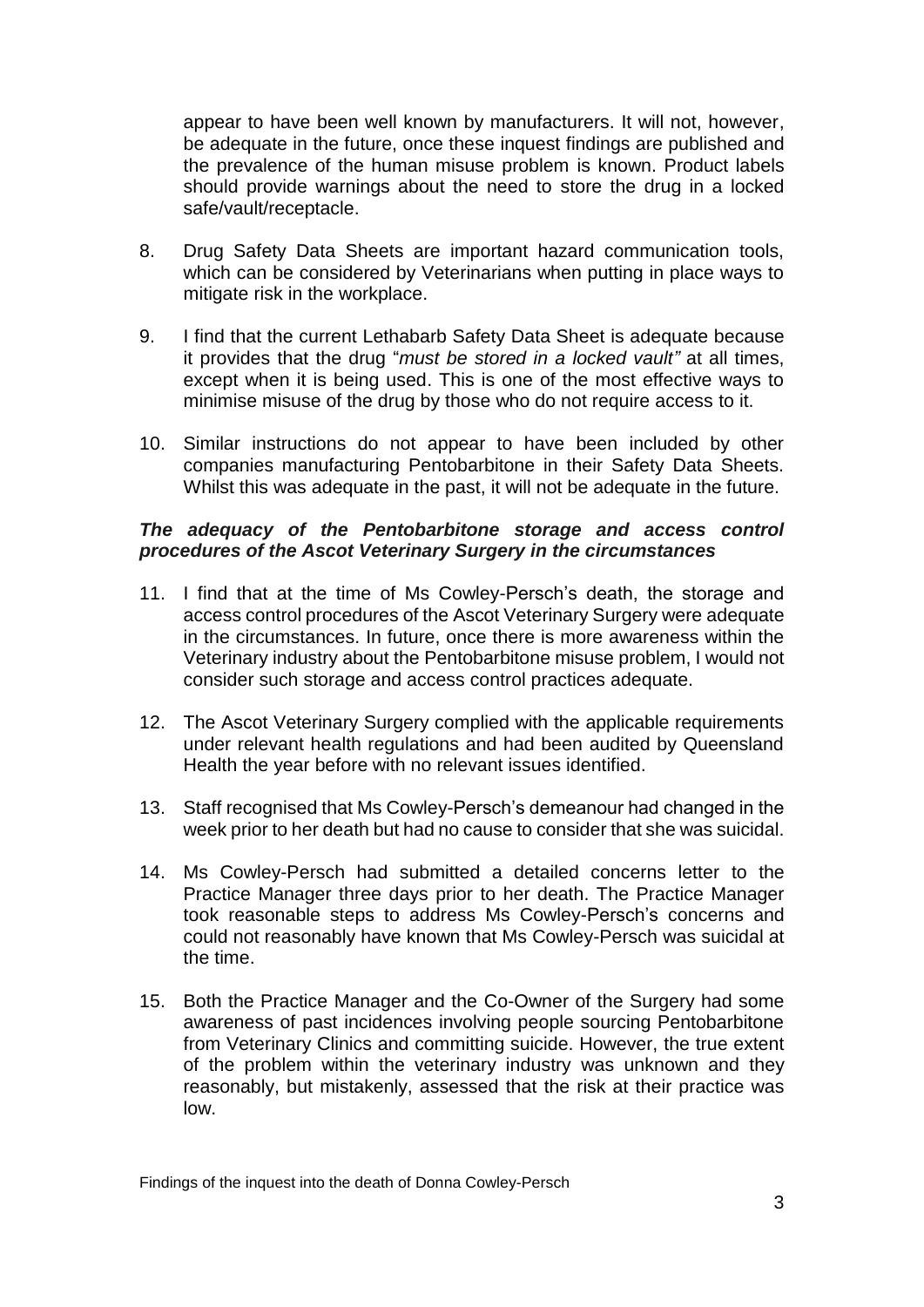#### *The adequacy of the current national and Queensland regulatory regime in relation to storage, access control, monitoring and auditing of Pentobarbitone in Veterinary Clinics*

- 16. I find that the current national and State regulatory regime in relation to the storage, access control, monitoring and auditing of Pentobarbitone in Veterinary Clinics is inadequate. This is because of the prevalence of misuse of the drug for the purposes of suicide.
- 17. However, I do not make any adverse inference against the regulatory agencies for failing to identify the inadequacies in the past, given that until this inquest, the prevalence of the Pentobarbitone misuse problem in the context of Veterinary Clinics does not appear to have been well known.
- 18. In the future, if no action is taken by national and State/Territory regulatory agencies to tighten controls in the face of what is now known, I would consider this inadequate.

# **Recommendations**

- 19. Section 46 of the *Coroners Act 2003* (Qld) provides that a Coroner may comment on anything connected with a death that relates to public health or safety, the administration of justice, or ways to prevent deaths from happening in similar circumstances in the future.
- 20. I recommend that:
	- a. The Therapeutic Goods Administration (TGA) upschedule Pentobarbitone in injectable form to a Schedule 8 drug in the Commonwealth *Poisons Standard*;
	- b. Queensland Health and all relevant State and Territory regulatory authorities adopt the TGA's upscheduling of Pentobarbitone in injectable form to a Schedule 8 drug, and the stricter controls that this entails.
	- c. If the TGA decides not to upschedule Pentobarbitone in injectable form to Schedule 8, it is recommended that State and Territory regulatory agencies introduce stricter regulations for the drug, in line with Schedule 8 controls anyway.
	- d. Manufacturers of Pentobarbitone introduce a warning on Pentobarbitone animal euthanasia Product Labels and within Safety Data Sheets that the drug 'must be stored in a locked safe/vault/receptacle'. Contextual information as to why this is important should be included in the Safety Data Sheets;
	- e. Manufacturers of Pentobarbitone introduce measures to ensure Veterinarians are notified when important changes to Safety Data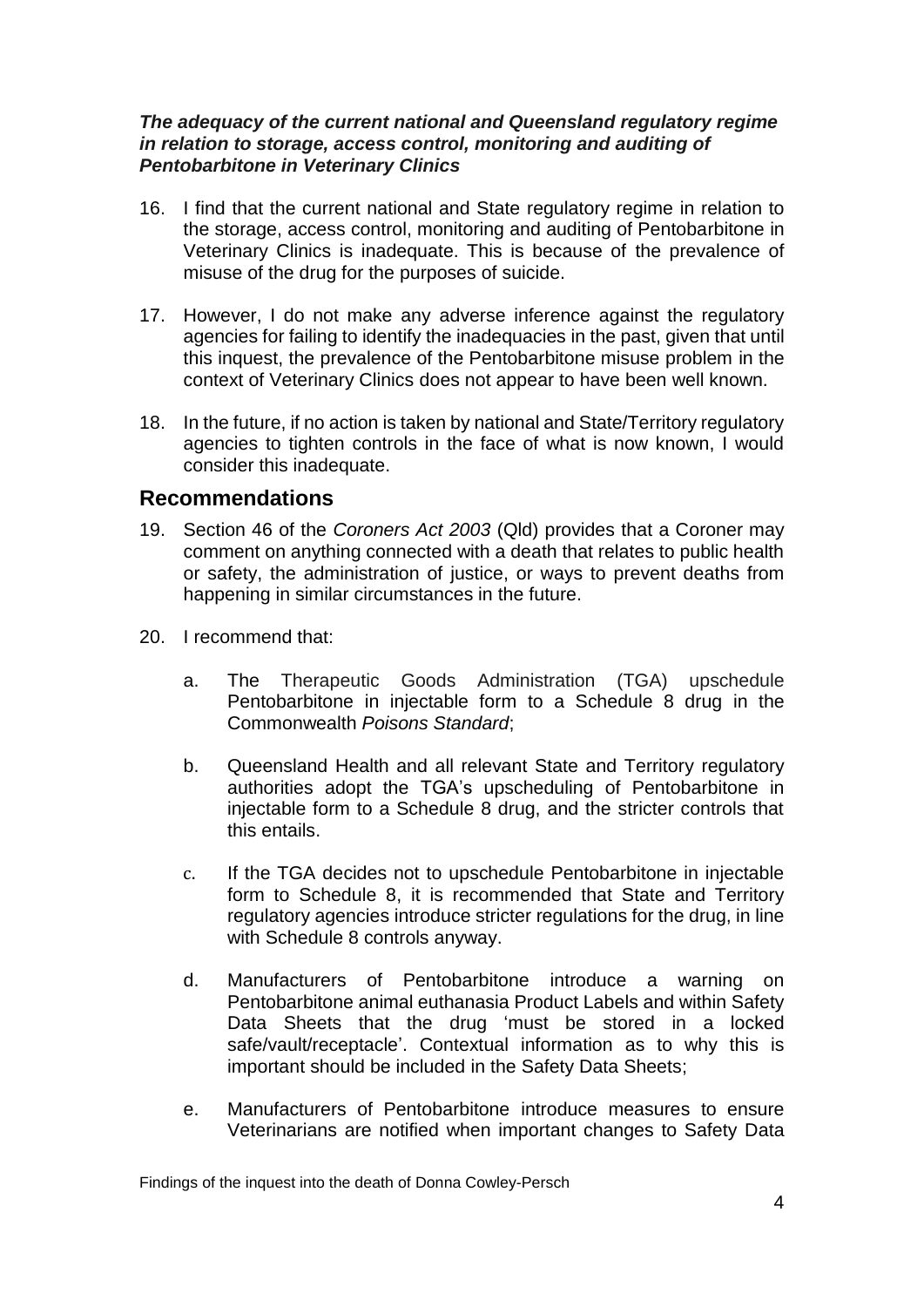Sheets are made (for example by notifying State Veterinary boards, who should in turn, publish a bulletin to registered Veterinarians);

- f. Distributors of Pentobarbitone ensure that appropriate safeguards are in place so that only authorised persons under the relevant regulations can order and take physical delivery of the drug. Delivery should not be made to any staff member of a Veterinary practice. It is not just the responsibility of the recipient to ensure that only authorised persons take possession of the drug. Distributors need to take more responsibility.
- g. Virbac Australia Pty Ltd should consider ways to encourage employees to report their knowledge of adverse events relating to their products (even if it is based on anecdotal evidence), to enable the company to investigate and pro-actively address such issues. Reliance should not be solely placed on the receipt of formal adverse reports from external parties to the company; and
- h. Veterinary professional organisations should improve the education and support they provide to the Veterinary industry about:
	- i. the obligation to manage Pentobarbitone and other dangerous drugs in a manner that is consistent with Workplace Health and Safety, Health, and criminal law regulations. It should be noted that compliance with minimum standards in health regulations (ie. Schedule 4 storage and access controls) will not necessarily result in compliance with Workplace Health and Safety or criminal law obligations;
	- ii. important changes to drug Safety Data Sheets. (For example, some drug manufacturers do not have direct contact with Veterinarians because they use distributors. In such cases, the manufacturers and Veterinary professional organisations should work together so that important drug safety information can be communicated through the professional organisations to their members); and
	- iii. suicide awareness and prevention (for example increased advertising campaigns, mentoring programs, mental health first aid courses, and counseling hotlines).

# **Evidence, discussion and general circumstances of death**

# *Discovery of Ms Cowley-Persch's body*

- 21. Donna Cowley-Persch was 58 years of age when she died by suicide on Thursday 19 September 2013. She was employed as a 'dog groomer' by the Ascot Veterinary Surgery, located in north Brisbane.
- 22. Ms Cowley-Persch was discovered deceased by co-workers at around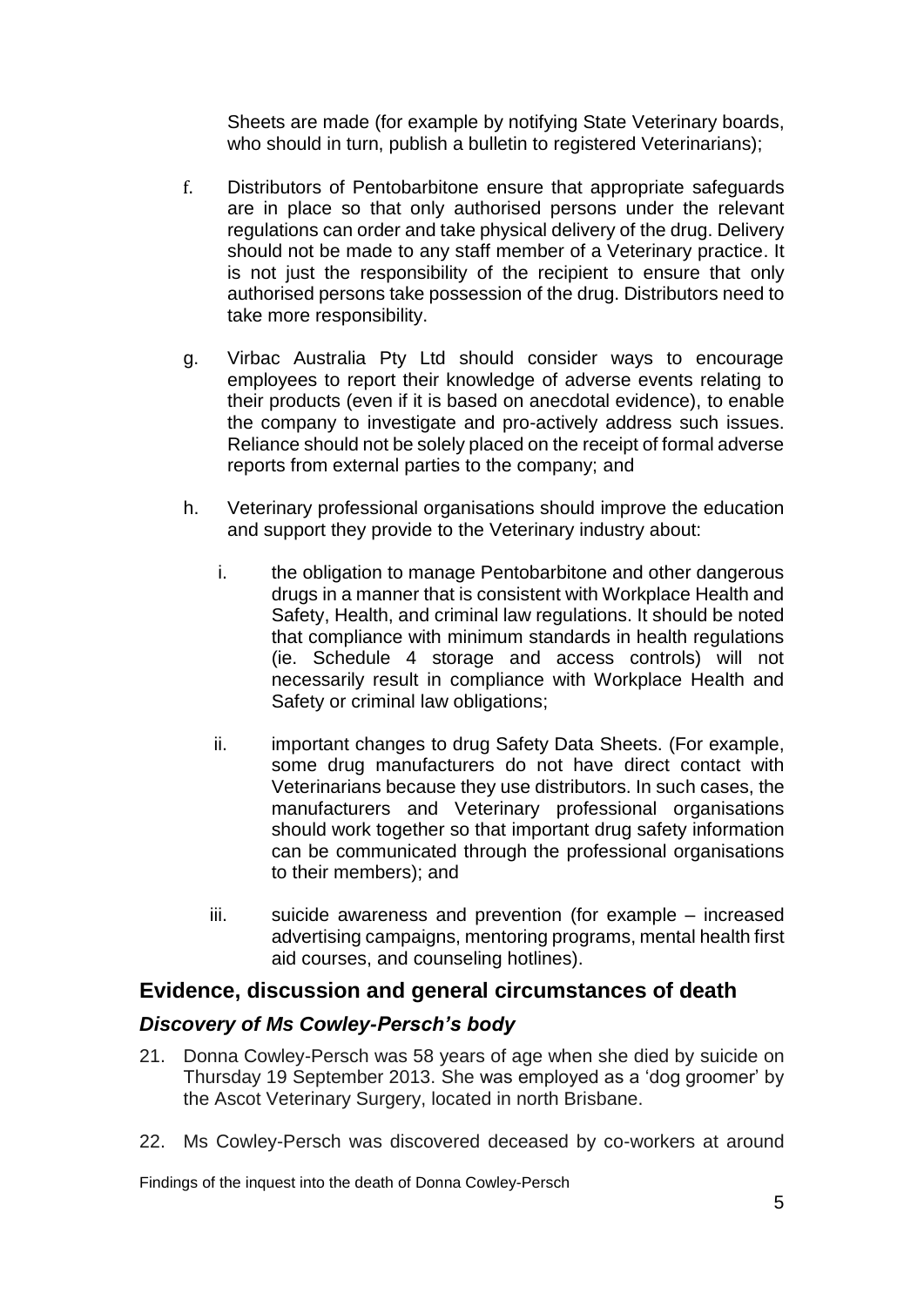8:00am on 19 September 2013 in a toilet cubicle outside the Veterinary Surgery. The first ambulance officer at the scene stated that her temperature was still 33 degrees Celsius, indicating to him that Ms Cowley-Persch's death had only occurred around 1 – 2 hours earlier.

## *Means of suicide*

- 23. It would appear that Ms Cowley-Persch obtained from her workplace a 450mL bottle of the animal euthanasia drug called 'Lethabarb' ('Pentobarbitone / Pentobarbital' is its generic name). She injected herself with the bright green liquid (sometimes also referred to as 'the green dream'), through a cannula attached to a line.
- 24. Although Ms Cowley-Persch was employed by the Surgery as a dog groomer, she had taken an interest in Veterinary procedures and was sometimes requested to assist with the euthanasia of animals. The Co-Owner of the Surgery, Dr Benjamin Charlton, explained that the Ascot Veterinary Surgery comprised of about 10 staff. All of his staff are multirolled because they are a small business. Most employees would at some stage have a role in euthanizing an animal.

# *Medical cause of death*

- 25. An external post mortem examination was conducted on 24 September 2013. Toxicology testing of Ms Cowley Perch's femoral blood was conducted and a toxicology certificate of analysis produced on 22 October 2013. The autopsy report was concluded on 7 November 2013.
- 26. The forensic pathologist was of the opinion that the medical cause of Ms Cowley-Persch's death was Pentobarbitone toxicity. I have accepted the forensic pathologist's opinion in my findings.

# *What is Pentobarbitone?*

- 27. In the past, Pentobarbitone was available in tablet form for human consumption in Australia for the purposes of sedation, management of epilepsy, and traumatic brain injuries. The concentration of Pentobarbitone in those tablets was very low but they still became the subject of misuse by people for the purposes of committing suicide.
- 28. Limited records are available but it would appear that as a result of the misuse of tablets containing Pentobarbitone, the tablets were listed as Schedule 8 drugs under the Commonwealth *Poisons Standard* in 1985, and subjected to the strictest of controls regarding their use and storage. It would also appear that due to the misuse of this medication. manufacturers withdrew it from the Australian market and it is no longer available.
- 29. Pentobarbitone is now only available in liquid (injectable) form in Australia for the purpose of euthanizing animals. The concentration of the drug in injectable form is significantly higher than the tablet form, which was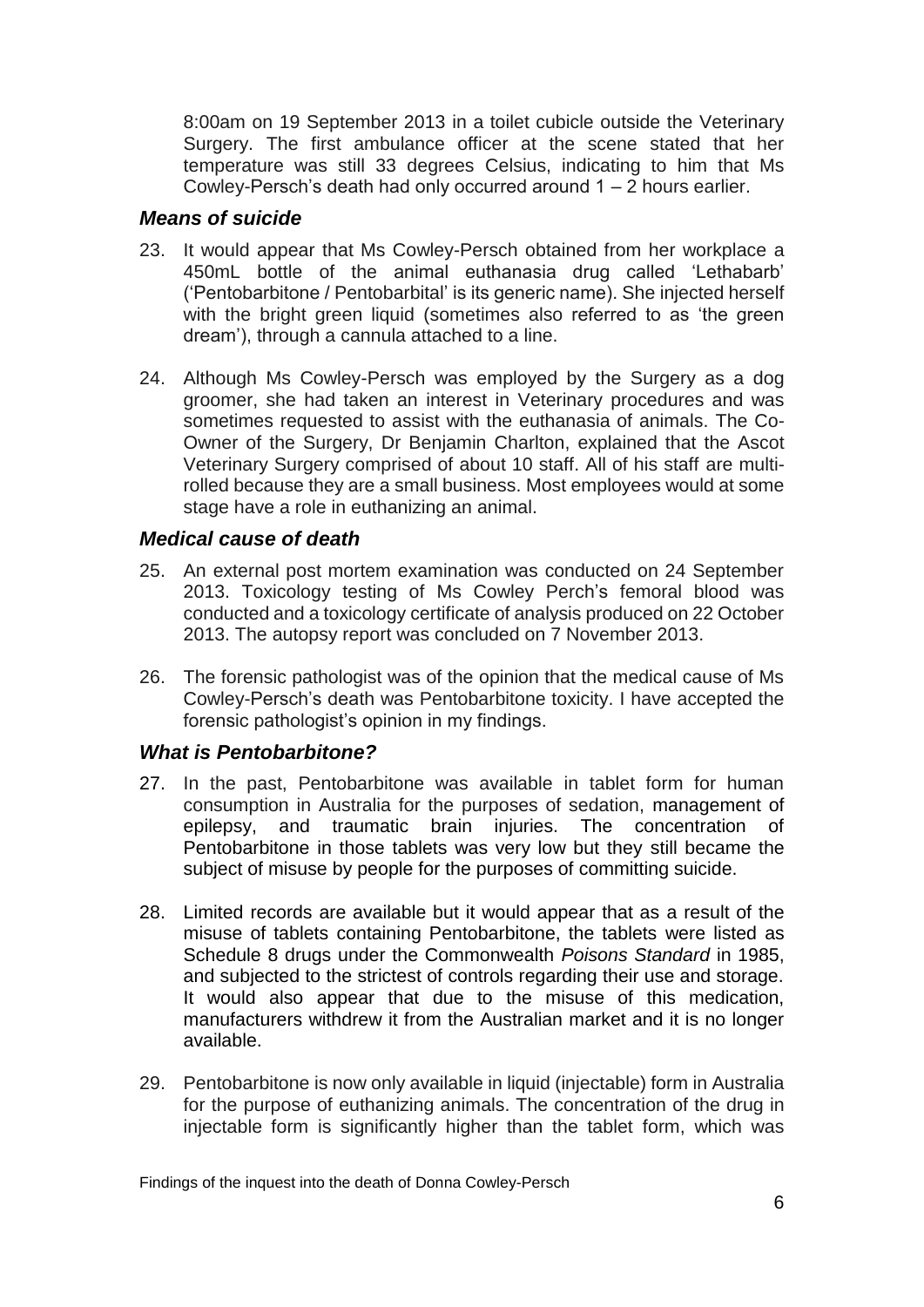historically available for human consumption.

- 30. It would appear that Pentobarbitone in a concentrated form is used in some parts of the US for the purposes of administering the death penalty.
- 31. When used on humans, Pentobarbitone in injectable form, which is labelled and packaged for animal euthanasia, has the same effect as it does on animals. It depresses the neurological and respiratory systems, and reduces blood pressure (causing hypotension), which in combination can be rapidly fatal.

# *What is Lethabarb?*

- 32. 'Lethabarb' is one of the main commercial product names for the Pentobarbitone animal euthanasia drug in Australia. It is manufactured by Virbac Pty Ltd and accounts for 95% of the market.
- 33. Lethabarb is currently only available in 450mL bottles. However, there are three other companies authorised to manufacture Pentobarbitone for animal euthanasia in Australia. One of those companies now offers the drug in 100mL and 250mL bottles. Virbac Pty Ltd is also looking at introducing smaller bottle sizes in the future.

# *Why is Pentobarbitone dangerous?*

- 34. Pentobarbitone is rapidly fatal. It was estimated by Dr Charlton to only take around 30 seconds to kill an animal and is likely to have a similar effect on humans.
- 35. Pentobarbitone in liquid form for animal euthanasia is highly concentrated. It generally only takes 1mL per 2kg of body weight to effectively euthanize an animal. It is assumed that similar principles apply to humans.
- 36. This means that for an average Australian adult, only around 40mL of the drug would be required for rapid suicide. There is no anecdote, except for possibly CPR within a very small time frame.
- 37. There have also been cases where people have committed suicide by drinking the liquid, rather than injecting it.

# *The extent of the Pentobarbitone misuse problem in Australia*

- 38. The national statistics regarding the number of people who have committed suicide through the use of Pentobarbitone are alarming.
- 39. According to a recent National Coronial Information System report that I obtained for the purposes of this inquest:
	- a. Since July 2000 (when records were first kept), there have been 293 suicides in Australia as a result of Pentobarbitone toxicity. (That is an average of 18.3 deaths per year);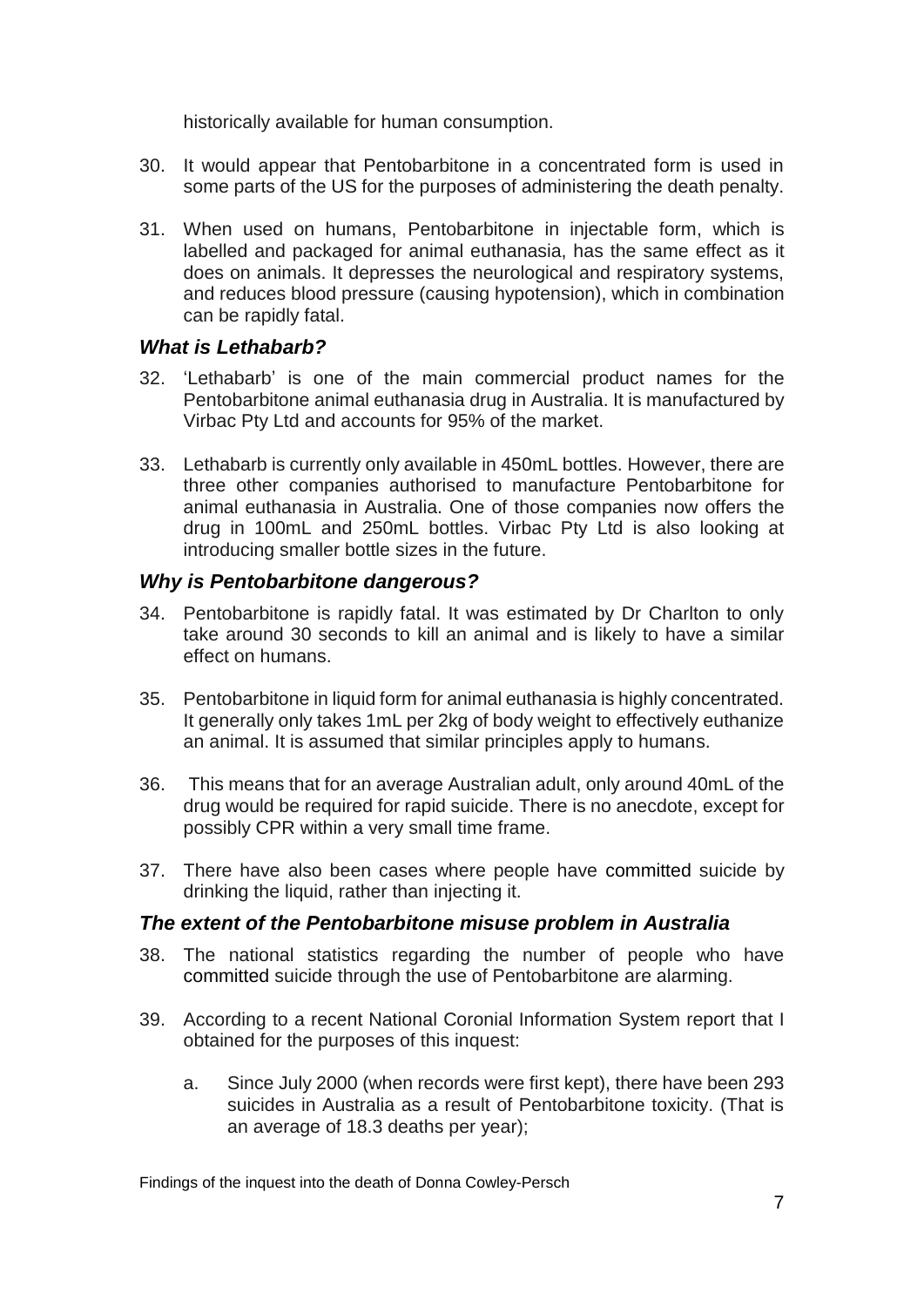- b. In Queensland, there have been 6 reported deaths since 2001, due to Pentobarbitone toxicity;
- c. The ages of the deceased range from as young as 15 years old to over 90 years of age;
- d. For at least 33 suicides Australia wide, it would appear that the source of the Pentobarbitone has come directly from Veterinary Clinics.
- e. Of those 33 suicides, many of the deceased are Veterinary Surgeons or Veterinary Nurses. However, there are also people who have sourced the Pentobarbitone from a Veterinary Clinic whom you would not expect to have ready access to the drug, such as students, an unemployed person, and a dog groomer in Ms Cowley-Persch's case.
- 40. For the majority of the deaths due to Pentobarbitone toxicity that are recorded in the National Coronial Information System report, the source of the drug is unknown.
- 41. There is anecdotal evidence that many people are obtaining Pentobarbitone illegally from overseas.
- 42. There are also a number of internet posts by people discussing the best way to obtain and administer Pentobarbitone for the purposes of suicide.
- 43. I note the remarks of the high profile and controversial euthanasia advocate, Mr Phillip Nitschke. Mr Nitschke is a former physician. He is the founder and current director of the pro-euthanasia group called 'Exit International'. In his 'Peaceful Pill Handbook', which is readily available on the internet, he states that:

*When asked about Nembutal [which is another brand name for Pentobarbitone] at Public Meetings and Workshops, I tell people that it can be very handy to know a vet...*

#### *Current health regulations in relation to Pentobarbitone*

- 44. At the Commonwealth level, scheduling of medicines and poisons are recorded in the *Standard for the Uniform Scheduling of Medicines and Poisons* (also known as the Commonwealth '*Poisons Standard'*). The Commonwealth *Poisons Standard* is administered by the Therapeutic Goods Administration (TGA), which belongs to the Commonwealth Department of Health.
- 45. The criteria and process applied to scheduling decisions by the TGA are set out in the *Therapeutic Goods Act 1989* (Cth) and the *Scheduling Policy*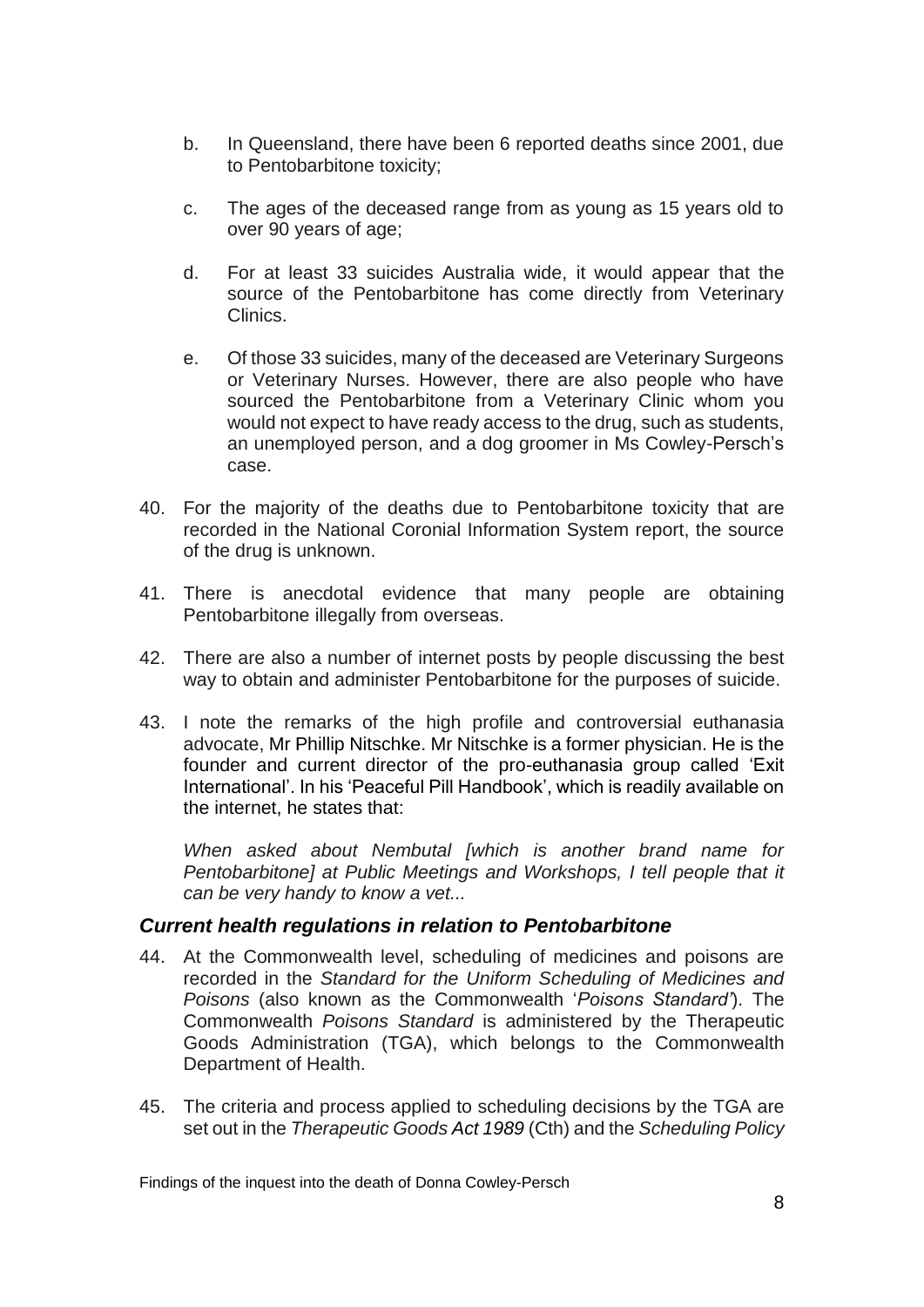#### *Framework*.

- 46. In tablet form, Pentobarbitone is listed as a Schedule 8 'controlled drug' in the Commonwealth *Poisons Standard*. Whereas, when packed and labelled for injection, Pentobarbitone is only listed as a Schedule 4 'restricted drug'.
- 47. In the Veterinary field, once a drug is Scheduled under the *Poisons Standard*, the Commonwealth Australian Pesticides and Veterinary Medicines Authority (APVMA) decides whether to approve the active constituents in Veterinarian products and whether to register the product under the *Agricultural and Veterinary Chemicals Code Regulations 1995* (Cth). The APVMA is also responsible for approving certain aspects of a veterinary product's Product Label.
- 48. The inquest heard that the TGA's scheduling of a drug at the Commonwealth level is adopted by all States and Territories for national consistency.
- 49. Limited reference is made to storage of scheduled drugs within the Commonwealth *Poisons Standard*. It is up to the States and Territories to legislate and enforce specific storage and access control requirements relating to the various drug Schedules.
- 50. In Queensland, Pentobarbitone in injectable form is listed as a Schedule 4 drug under the *Health (Drugs and Poisons) Regulation 1996* (HDPR). The HDPR is administered by Queensland Health.
- 51. In Queensland, a Schedule 4 drug such as injectable Pentobarbitone for animal euthanasia need only be stored in an unlocked cupboard away from public access. Only a Veterinary Surgeon may order the drug. Veterinary Surgeons, and Veterinary Nurses (with specified training) may take possession of, and access, the drug. However, only a Veterinary Surgeon can administer the drug.
- 52. Whereas, in Queensland, a Schedule 8 drug must be stored in a locked safe or receptacle. Only Veterinary Surgeons can order, take possession of, access, and administer Schedule 8 drugs approved for Veterinary purposes.

## *Criminal law regime, which could apply to the management of Pentobarbitone in Queensland*

53. Section 289 of the *Criminal Code Act 1899* (Qld) provides:

#### **Duty of persons in charge of dangerous things**

It is the duty of every person who has in the person's charge or under the person's control anything, whether living or inanimate, and whether moving or stationary, of such a nature that, in the absence of care or precaution in its use or management, the life,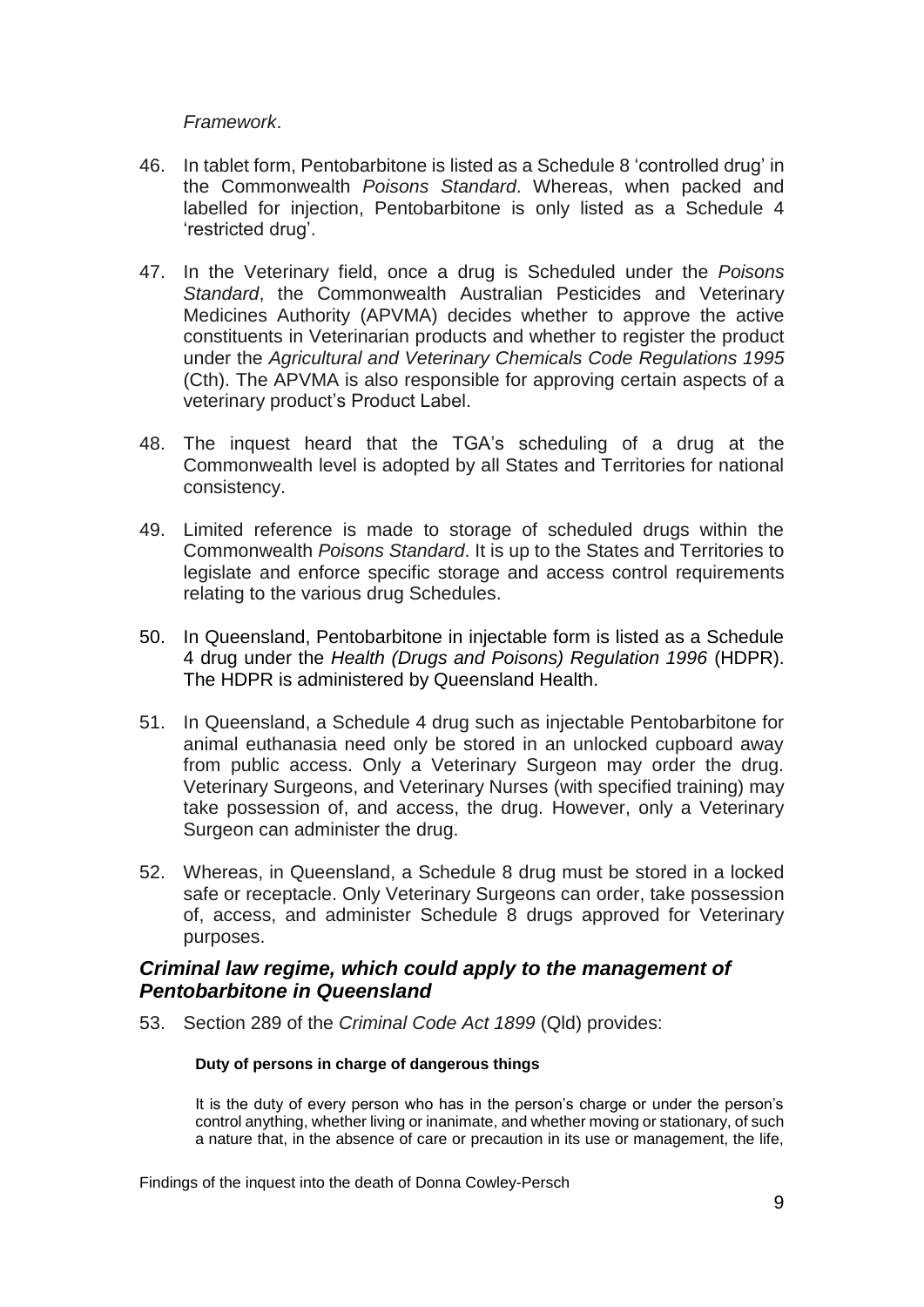safety, or health, of any person may be endangered, to use reasonable care and take reasonable precautions to avoid such danger, and the person is held to have caused any consequences which result to the life or health of any person by reason of any omission to perform that duty.

- 54. This criminal law provision was the subject of much discussion during the inquest. However, I did not, in the end, form a reasonable suspicion that an offence under s 289 of the *Criminal Code Act 1899* (Qld) had been committed by any person in the circumstances of Ms Cowley-Persch's death.
- 55. I do note though that this criminal law duty of care forms part of the wider picture in terms of the legal landscape in Queensland that is potentially applicable to the management of Pentobarbitone by Veterinary practices. The witnesses called at the inquest did not appear to have had a good understanding of this provision, although they understood the concept. More education is required in this area.
- 56. It is important for the Veterinary industry to understand that the criminal law sits above any other minimum standards set in health regulations regarding the management of Pentobarbitone (ie. Schedule 4 controls), in much the same way as the workplace health and safety regulations do. The criminal law duty of care should therefore be a consideration for Veterinary practices in the future in terms of the way in which they manage Pentobarbitone.

#### *Storage of Lethabarb at the Ascot Veterinary Surgery*

- 57. Lethabarb was stored at the Ascot Veterinary Surgery in an unlocked cupboard (up high) in the treatment room. This was in accordance with the minimum requirements of the health regulations applicable to Schedule 4 drugs.
- 58. The treatment room was unlocked but the chances of a member of the public accessing the treatment room without being seen by staff was minimal.
- 59. All staff at the Surgery had access to the unlocked cupboard during business hours. There were no protocols regarding access by staff to the cupboard.
- 60. It was usual practice to leave Lethabarb bottles on the bench in the treatment area between procedures but this was only for periods of up to 10 minutes, until the Veterinary Nurse had a chance to place it back in the cupboard.
- 61. Dr Charlton explained that because his Surgery is a small business and staff are multi-rolled, it is possible that Ms Cowley-Persch may have been requested to retrieve a Lethabarb bottle in the past. However, he could not recall her ever being requested to do so.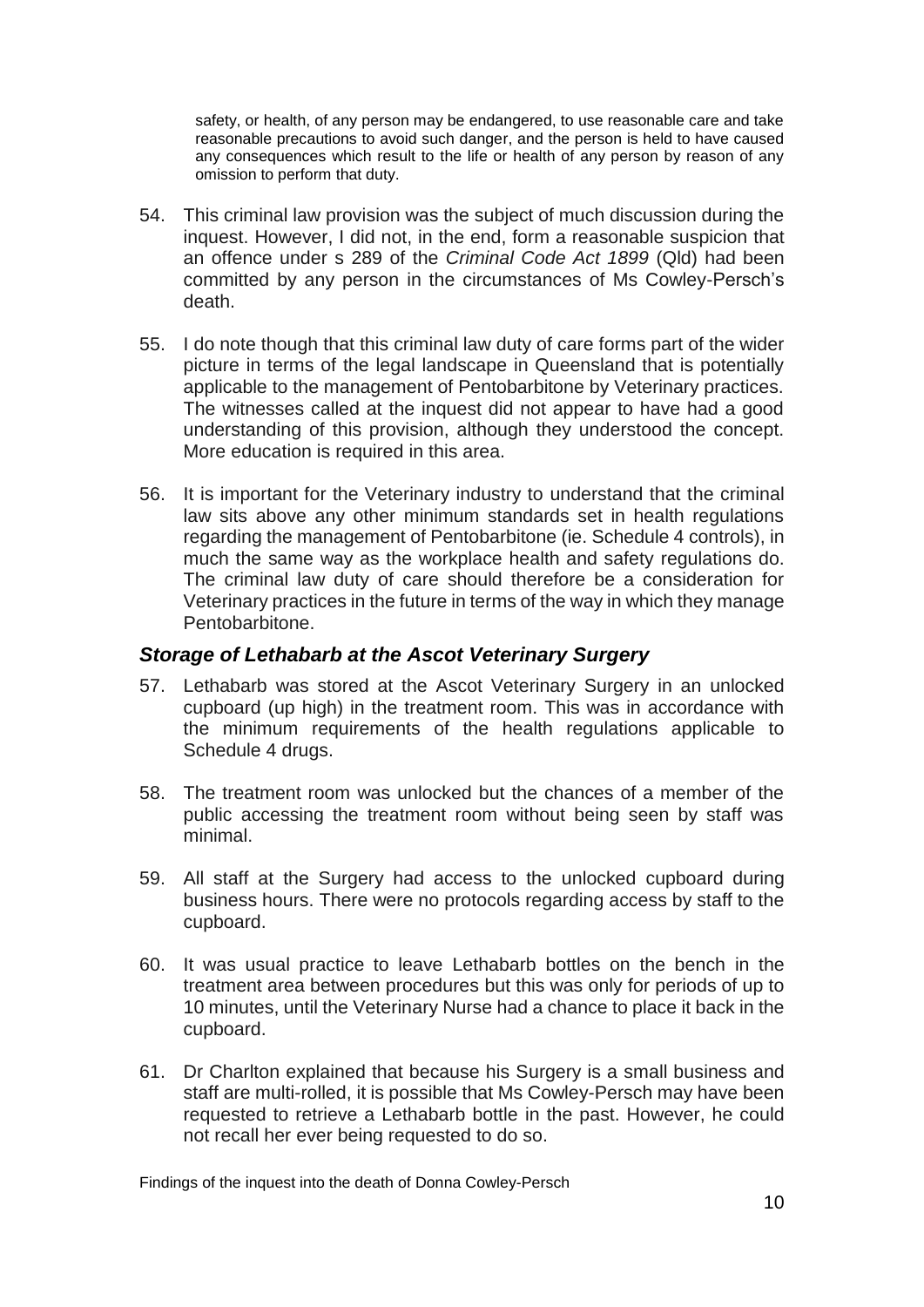62. After hours, the Ascot Veterinary Surgery is protected by an alarm system, connected to an on call security company. The only staff that have afterhours access to the surgery are the Practice Manager, Veterinary Surgeons, and Veterinary Nurses.

## *Recording of Lethabarb use at the surgery*

- 63. In accordance with the minimum requirements for Schedule 4 drugs, the Ascot Veterinary Surgery did not record their use of Lethabarb in a separate record book. Notes were usually kept in the individual files of the animals being euthanized but not necessarily of the volumes of the drug used.
- 64. The Practice Manager of the Ascot Veterinary Surgery, Ms Kate Bernays, conceded that part bottles of Lethabarb could go missing from the surgery without anyone necessarily 'blinking an eye'.
- 65. The Practice Manager stated that prior to Ms Cowley-Persch's death, there were 3 bottles of Lethabarb held by the Surgery in an unlocked cupboard (1 full bottle and 2 half bottles). One of the Veterinary Surgeons had realised that one of the half bottles was gone, but it was assumed that the bottle had been used.

## *Procedure for ordering Lethabarb at the surgery*

- 66. The Practice Manager stated that the Surgery usually only kept two bottles of Lethabarb on stock. One full bottle and one part bottle. The part bottle would be replaced as required, in case a large animal came in.
- 67. A Veterinary Nurse would generally do a stock take of all of the drugs held at the Surgery on Tuesdays and Thursdays each week. Adhoc drug orders could also be made on different days, if urgent.
- 68. The distributor that supplied Lethabarb to the Ascot Veterinary Surgery was a company by the name of 'Provet Pty Ltd'. Orders would generally be placed with them by the Surgery through an electronic ordering system.
- 69. Only Veterinarians, Veterinary Nurses, and the Practice Manager had password access to the electronic ordering system. After advice was provided to the Surgery by Queensland Health following an audit in 2012, all electronic orders for Lethabarb were reviewed and cleared by the Veterinarian before sending.
- 70. Dr Charlton stated that he imagined that it was not uncommon for Veterinary Nurses, through urgent phone calls placed to Provet Pty Ltd, to order Schedule 4 drugs and that such orders would be accepted by Provet Pty Ltd, despite there clearly being a Veterinary Nurse on the phone.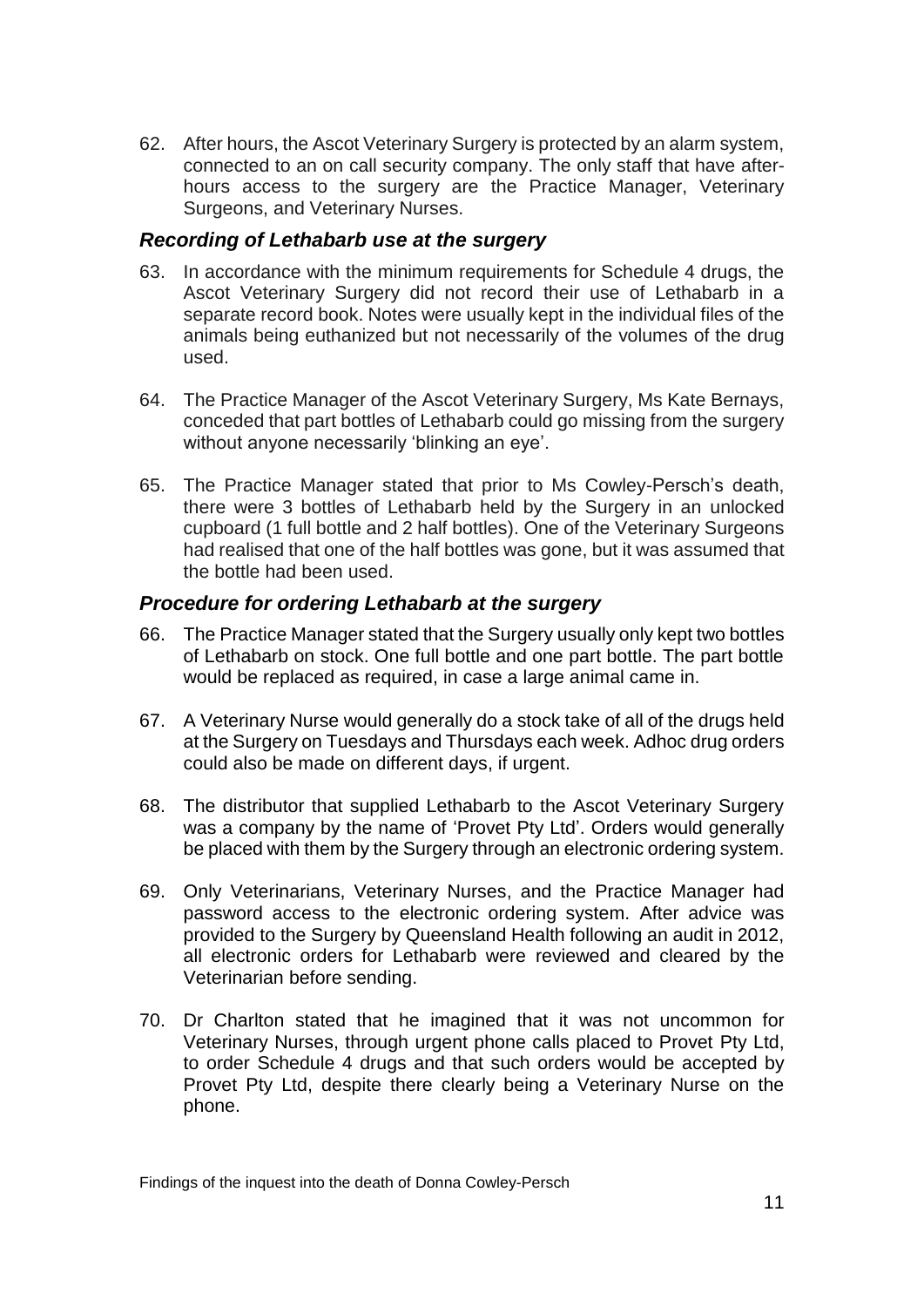71. Provet Pty Ltd has responded in written submissions that they do not accept orders for Schedule 4 drugs over the phone. They only accept such orders via fax (which requires a Veterinarian's signature), or via 'eOrder' or 'My Inventory' (which both allow other staff to build orders, but orders must be sent via the Veterinarian's login).

## *Procedure for accepting delivery of Lethabarb at the surgery*

- 72. Deliveries of Lethabarb would generally be on the same day as the order, provided the order was placed by a certain time.
- 73. When Provet Pty Ltd delivered Lethabarb to the Surgery, the delivery person would allow any person at the Surgery to take possession and sign for receipt of the drug. Schedule 4 drugs would arrive either in one big box or in multiple boxes and the boxes were not labelled, so it was difficult to know what its contents were. Schedule 4 drugs, such as Lethabarb, would be left in the Consultation Room of the Surgery and then later retrieved by the Veterinary Nurse and placed in storage.
- 74. Dr Charlton stated that it was possible that Ms Cowley-Persch could have taken delivery of a bottle of Lethabarb without anyone knowing. Invoices were provided separately for each order, so an individual order of Lethabarb would not necessarily show up on a group invoice, even if the drug arrived with other drugs delivered at the same time.
- 75. Provet Pty Ltd has responded in written submissions that their deliveries of Schedule 4 drugs are made by vans owned and operated by Provet or via courier companies. Upon delivery, orders are signed for by the Veterinarian or a staff member.
- 76. It is possible that Ms Cowley-Persch could have intercepted a bottle of Lethabarb at the time of delivery.
- 77. Provet Pty Ltd has submitted that it is the recipient's responsibility under the regulations to ensure that only persons who are endorsed to possess a (Schedule 4) restricted drug have possession of the drug. They have advised that all of their deliveries are clearly labelled.

# *Persons authorised to use Lethabarb at the surgery*

78. Dr Charlton stated that the only people authorised to use Lethabarb at the Surgery were the Veterinary Surgeons. Veterinary Nurses and other staff members did not draw up the drug, or administer the drug.

## *Ms Cowley-Persch's letter of concerns to the practice manager of the surgery prior to her death*

79. On or around Monday 15 September 2013 (three days prior to her death), Ms Cowley-Persch hand delivered a one page typed and signed letter to the Practice Manager of the Surgery. The letter outlined in detail a number of personal and work stressors in her life.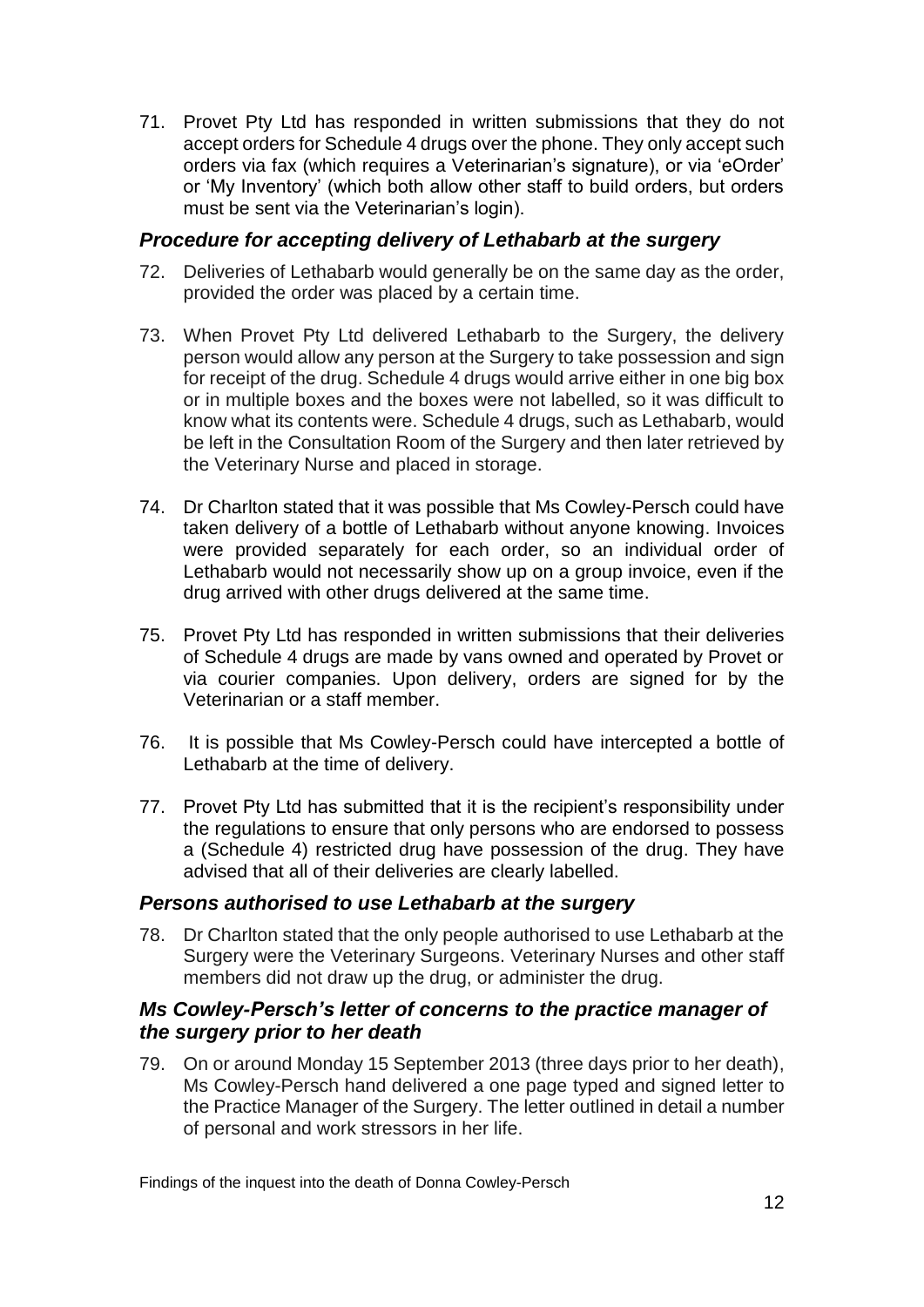- 80. The Practice Manager, Ms Bernays, stated that this was the first time that Ms Cowley-Persch had ever given her such a letter. Ms Cowley-Perch had previously sent an email to her about sick leave and specialist appointments, but nothing of this nature.
- 81. In the letter, Ms Cowley-Persch made some general comments such as:
	- a. "I don't seem to be coping well. I have been taking half a Xanax once I have driven to work just to get me through the day this last week...": and
	- b. "I don't know if my anxiety is totally work-related or not I just seem to be losing my perspective. If I could come up with a solution I would suggest it. I feel it's just taking all my strength holding it together at the moment."
- 82. Ms Cowley-Persch also went into detail about a number of specific concerns she had, including her high workload and financial stressors. She stated that she had bought a new car, paid for an operation to address her sleep apnoea, and did not receive a regular level of pay due to the seasonal variations in her work. She was concerned that she had not received a pay rise in 3 – 4 years.
- 83. Ms Bernays stated that as a result of Ms Cowley-Persch's letter, she held an informal team meeting with the dog groomers either the same day or the next day. The outcome of the meeting was that some changes were implemented to help alleviate Ms Cowley-Persch's workload. However, the feedback Ms Bernays received from Ms Cowley-Persch after the meeting was that she was unsure whether the changes would resolve her issues.
- 84. Ms Bernays stated that she also offered Ms Cowley-Persch some time off work to address her issues and clear her head. She explained that Ms Cowley-Persch was an employee entitled to paid sick leave and holiday leave and would have understood that she could have taken leave on a paid basis. However, Ms Cowley-Persch declined the offer as she did not feel that time off from work would help her.
- 85. Ms Bernays also stated that on the afternoon of Tuesday 17 September 2013, she had a conversation with Ms Cowley-Persch about pay. Pay had been deposited late into staff members' bank accounts and Ms Cowley-Persch was concerned. Ms Bernays offered to lend her some of her own money until the pay went through. Ms Cowley-Persch thanked her but declined.
- 86. Dr Charlton stated that although Ms Cowley-Persch's letter had not been brought to his attention, he was aware of Ms Cowley-Persch's desire to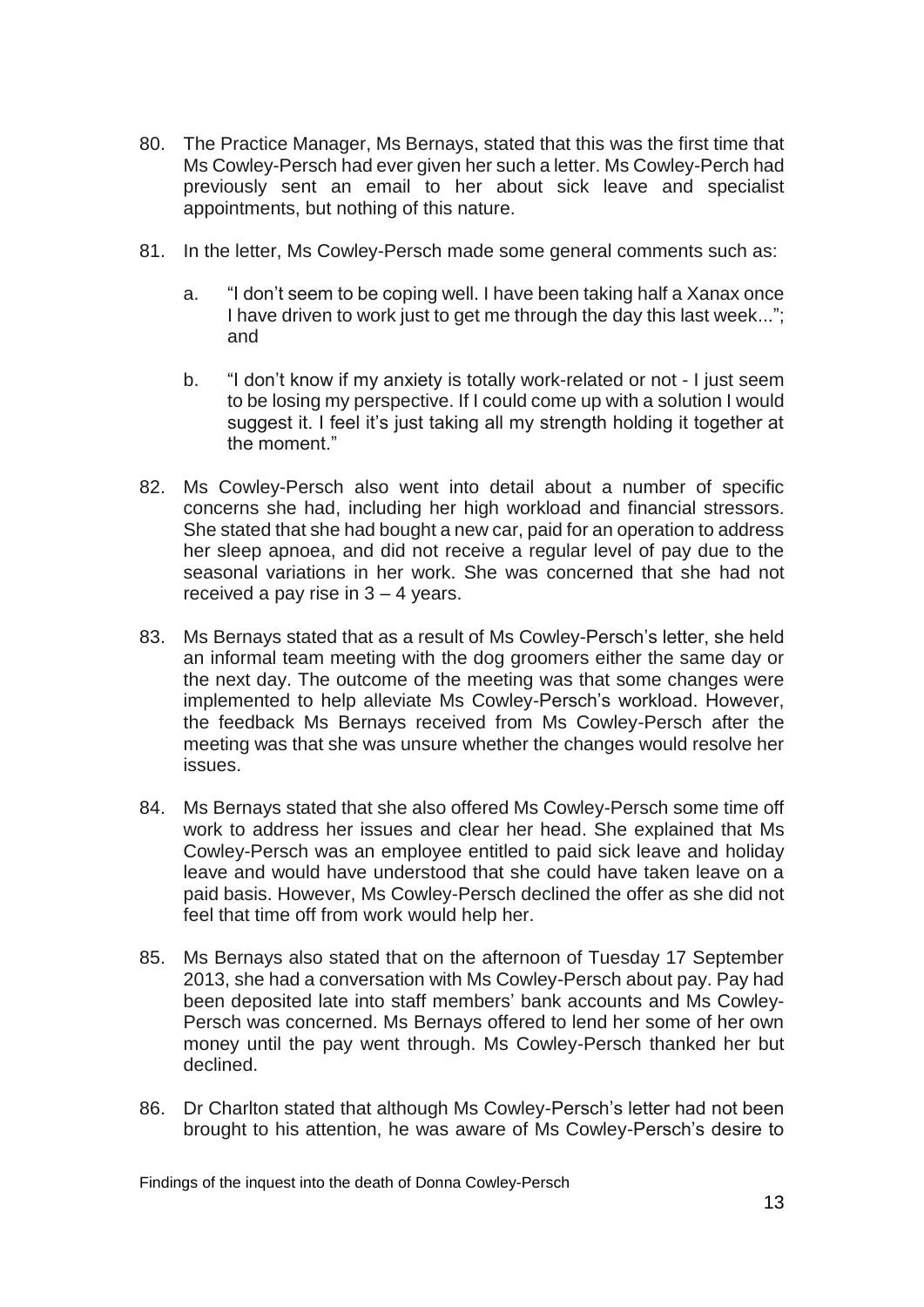move from a wage to a salary due to seasonal variations in hours. This proposal had in the past been raised with him but they were unable to do this due to financial constraint on the practice.

## *Ms Cowley-Persch's demeanour at work prior to her death*

- 87. Ms Bernays stated that in the week prior to Ms Cowley-Persch's death, she noticed that Ms Cowley-Persch was not her usual self. She was usually a consistently happy person but had told Ms Bernays that she didn't know what was going on with her and couldn't put her finger on it.
- 88. Ms Bernays stated that it never entered her mind that Ms Cowley-Persch was a suicide risk. This is because Ms Cowley-Persch was talking to her about her problems and she thought that they would be able to work through the work related issues together. Ms Bernays believes that Ms Cowley-Persch genuinely loved her job and that it was a happy place for her in general.
- 89. One of the staff members of the Surgery stated to police that during the last two weeks of Ms Cowley-Persch's life, he noted a change in her demeanour and that she had become more stressed.
- 90. Neither the Practice Manager, Co-Owner of the Surgery, or any other staff members considered that Ms Cowley-Persch was at risk of suicide at the time.

# *Awareness by the surgery of the extent of misuse of Pentobarbitone in the veterinary industry*

- 91. Ms Bernays stated that prior to Ms Cowley-Persch's death, she was aware that a Veterinary Nurse and a Vet's son at two other Veterinary Clinics in Queensland had committed suicide with Lethabarb.
- 92. Ms Bernays thought that one of the Co-Owners of the Surgery may have told her about the death of the Vet's son and that an industry representative from Provet Pty Ltd may have told her about the death of the Vet nurse. She was not aware of the specific circumstances of their deaths. The most recent incident that she had heard of was the death of the Veterinary Nurse about a year before Ms Cowley-Persch's death.
- 93. Ms Bernays stated that they had general discussions about those deaths but they did not imagine there was any such risk in their practice.
- 94. Dr Charlton stated that he had discussed the storage of Lethabarb with other staff previously, as he was aware of suicides involving the drug. However, because his understanding was that the suicides were most often of other Veterinarians, it did not occur to him that other staff working at his practice would be at risk.
- 95. Dr Charlton was also unaware of the specific circumstances of the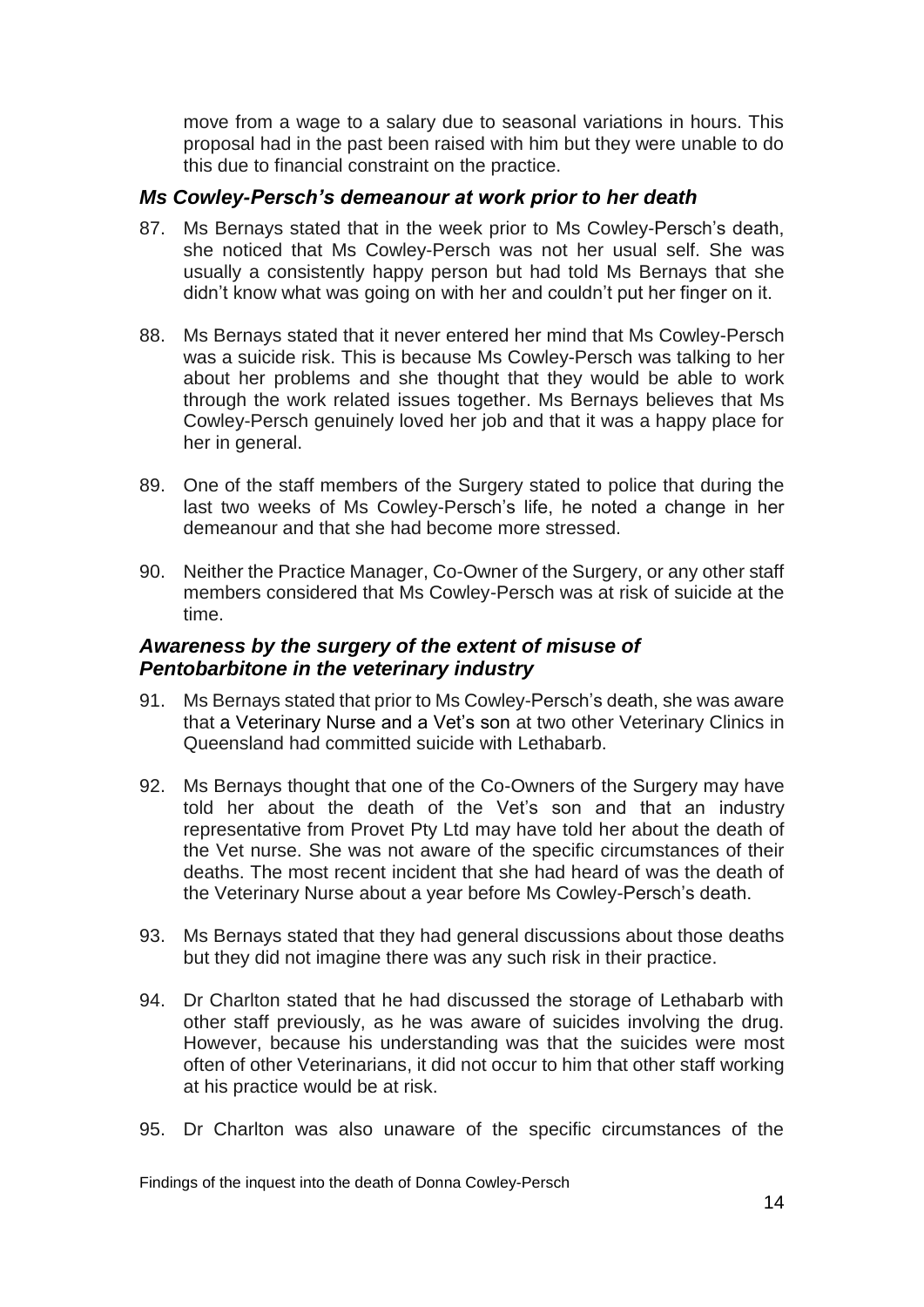suicides that he had heard about. He explained that such incidents were not openly aired within the industry. Suicide in general within the Veterinary industry appears to be a taboo subject.

96. Whilst both the Practice Manager and Co-Owner of the Ascot Veterinary Surgery accepted that they had a role in ensuring that the workplace was safe, they did not consider that there was any risk of suicide at their practice, nor that the storage of Lethabarb in an unlocked cupboard presented a risk.

## *Audit of the surgery by Queensland Health in 2012*

- 97. Queensland Health has responsibility for monitoring and ensuring compliance with the *Health (Drugs and Poisons) Regulations (HDPR).* They have also provided Guidelines to Veterinarians regarding their responsibilities.
- 98. Veterinary facilities may be the subject of routine and targeted audits and investigations. Each year, compliance plans are set to assess different aspects of the HDPR based on assessments of risk and public health concern.
- 99. On 7 June 2012, (the year before Ms Cowley-Persch's death), the Ascot Veterinary Surgery was audited by an Environmental Health Officer from the Metro North Hospital and Health Service Public Health Unit. The audit was part of a compliance survey of 58 Veterinary surgeries located in the Brisbane North region. The audit included checks for compliance with storage and access to Schedule 4 drugs (including injectable Pentobarbitone). No non-compliance matters were identified in relation to storage and access of Pentobarbitone.
- 100. Another systematic compliance review of Veterinary facilities in Queensland is scheduled for the 2017/18 year.

## *Action taken by the Ascot Veterinary Surgery since Ms Cowley Persch's death*

- 101. Following Ms Cowley-Persch's death, the Ascot Veterinary Surgery voluntarily tightened their storage procedures in relation to Lethabarb, above that which is required by the regulations applicable to Schedule 4 drugs. They now store the drug in a locked safe.
- 102. They do not, however, keep a separate record to monitor the use of Lethabarb and are not required to do so under the current regulations applicable to Schedule 4 drugs.

#### *Action taken by Workplace Health and Safety Queensland*

103. Since February 2011, Workplace Health and Safety Queensland (WHSQ) has investigated three deaths that occurred at separate Veterinary clinics in the greater Brisbane area. These investigations included: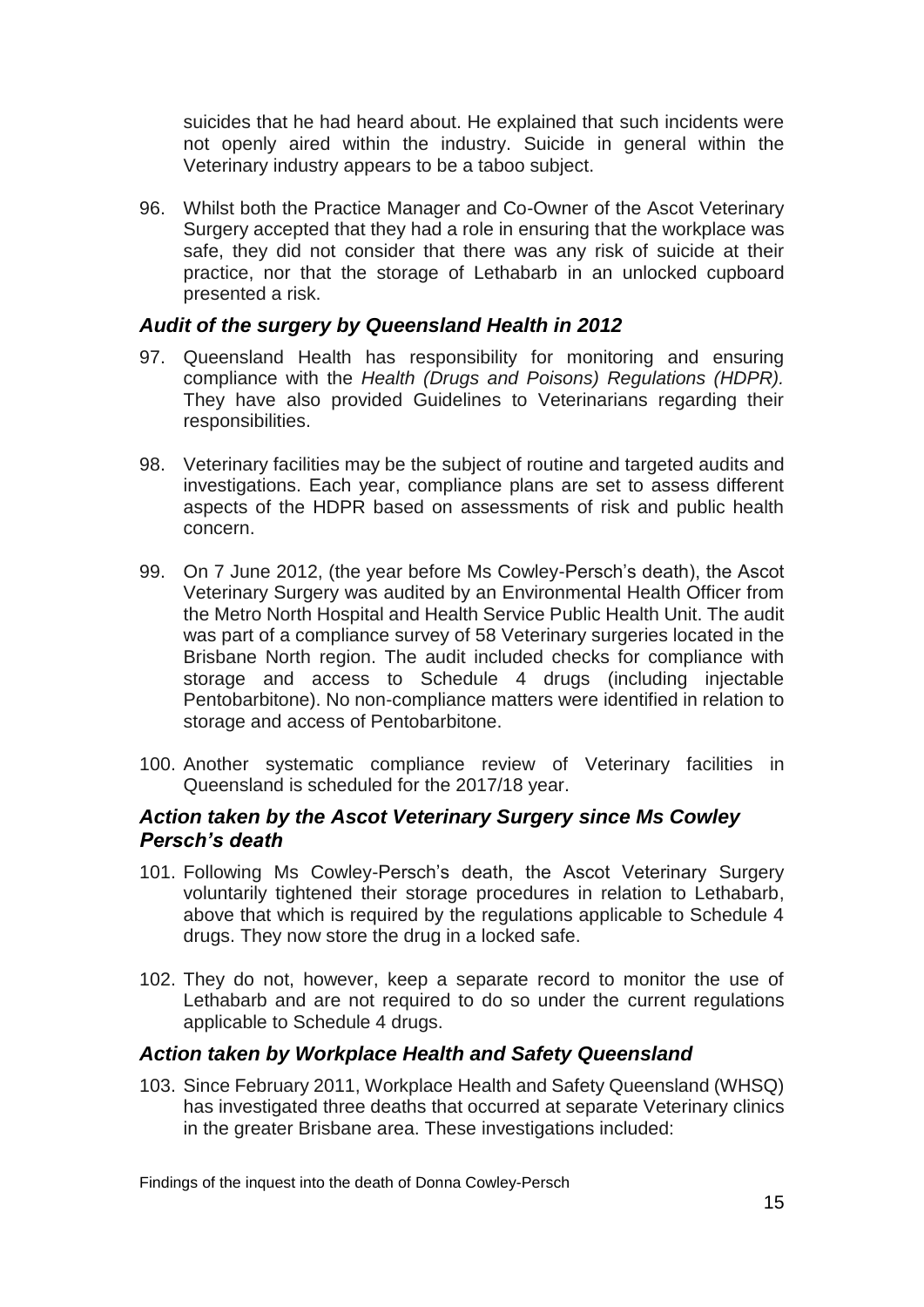- a. The death of Ms Karlene Bradley on 28 February 2011. Ms Bradley was employed as a Veterinary Nurse by the Scarborough Veterinary Clinic. She was found deceased by staff in the front office of the workplace after she had accessed and self-administered Lethabarb intravenously;
- b. The death of Ms Cowley-Persch on 19 September 2013 (the subject of this inquest); and
- c. The death of Ms Melissa Peters on 17 September 2015. Ms Peters was employed as a Veterinary Nurse at the Red Hill Veterinary Clinic. She was found deceased late at night at her workplace after inserting a cannula into her arm, connected to an infusion pump leading to a bottle of Lethabarb.
- 104. WHSQ determined that the incidents did not give rise to any contravention under the *Work Health Safety Act 2011* (Qld).
- 105. Following the first two similar incidents, The Office of Safe Work Queensland wrote to the Queensland Division of the Australian Veterinary Association to remind its members of their primary duty of care under the *Work Health Safety Act*, especially as the Act applies to the safe use, handling and storage of substances. WHSQ also notified Work Safe Australia, so that other State and Territory jurisdictions could be alerted.

# *Action taken by the Queensland Division of the Australian Veterinary Association*

106. Following prompting from the Office of Safe and Fair Work Queensland, the Queensland Division of the Australian Veterinary Association published an alert in their November 2013 electronic newsletter, alerting members to the two recent fatalities. They reminded Veterinarians of their primary duty of care in ensuring the safe use, handling, and storage of substances but did not appear to include any specific guidance.

# *Action taken by the Veterinary Board of Queensland*

- 107. The Veterinary Board of Queensland went a step further than the Australian Veterinary Association with their guidance and should be commended. They issued (non-binding) guidelines in their December 2013 newsletter to Queensland Veterinarians recommending that all stocks of Pentobarbitone and other like branded euthanasia solutions be stored in a locked receptacle or in a controlled drug safe cupboard, accessible only to the Veterinarian on duty.
- 108. The Veterinary Board of Queensland has advised that whilst they have legislative authority to set standards for Veterinary premises, they do not have jurisdiction in the way in which drugs are stored within the premises.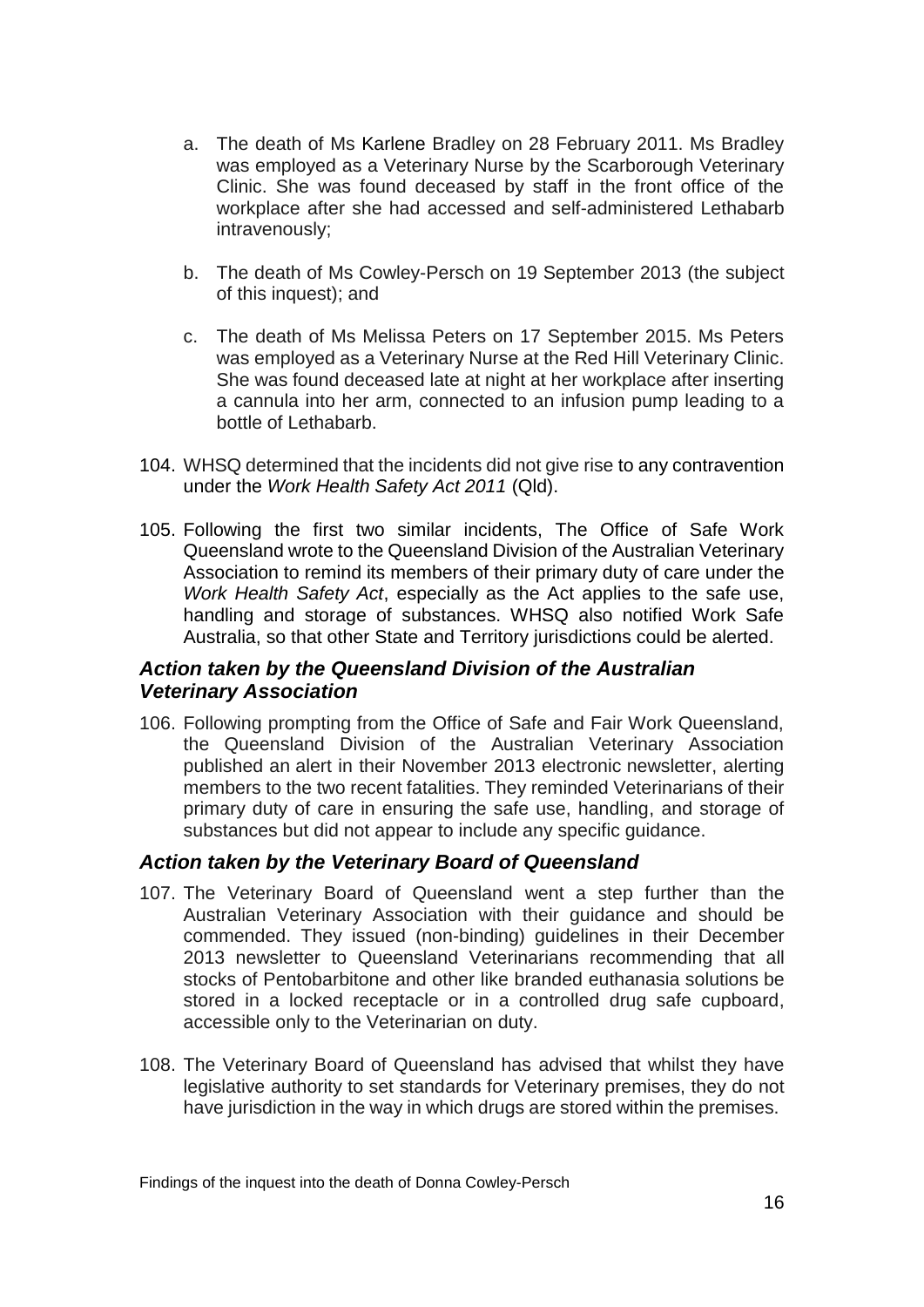109. The Veterinary Board of Queensland also communicated to me their view that injectable Pentobarbitone should be re-scheduled to a Schedule 8 drug to make it less accessible, and to minimise the opportunity for misuse.

# *Action taken by the Therapeutic Goods Administration*

- 110. The decision to list Pentobarbitone in tablet form as a Schedule 8 drug and Pentobarbitone in injectable form as a Schedule 4 drug was made in August 1985 by the Pharmaceutical Sub-Committee of the Australian Drug Evaluation Committee within the TGA. Back then, the Committees were made up of representatives from each State and Territory and they had to reach consensus. The system has now changed so that the committees do not make the scheduling decisions. They provide advice only to independent (and anonymous) delegates who are ultimately responsible for making the decisions.
- 111. As a result of this inquest, the TGA gained a greater awareness of the number of people misusing Pentobarbitone in injectable form to commit suicide within Australia. This triggered the delegates to propose that Pentobarbitone in injectable form be upscheduled to Schedule 8. Public submissions were invited by 20 October 2016.
- 112. The TGA has announced that of the 32 submissions received, 7 supported and 25 opposed the delegate's proposal. A meeting between the advisory committee on medicine scheduling and the advisory committee on chemical scheduling occurred on or around 15 – 17 November 2016.
- 113. The committees then provided their advice to the delegates advised against rescheduling the drug. The delegates agreed with the committee's advice and their interim decision was made and published on the TGA's website on 2 February 2017.
- 114. During the inquest, I was advised by the TGA that the purpose of the delegates' interim decision is to provide more clarity around the intent of the delegates. There is still scope for the delegates to accept further submissions and my recommendations from this inquest will be considered by the delegates prior to them making their final decision.

# *Action taken by Virbac Australia Pty Ltd*

# **Recent changes to the Lethabarb Safety Data Sheet**

- 115. Prior to Ms Cowley-Persch's death, there were no instructions provided by Virbac Australia Pty Ltd in relation to the safe storage of Lethabarb to prevent potential human misuse for the purposes of suicide.
- 116. However, on 13 May 2016, the Safety Data Sheet for Lethabarb was amended. It now clearly states that the drug *must be stored in a locked vault* at all times, except when it is being used. It also now states that the Safety Data Sheet is a 'Hazard Communication tool' that should be used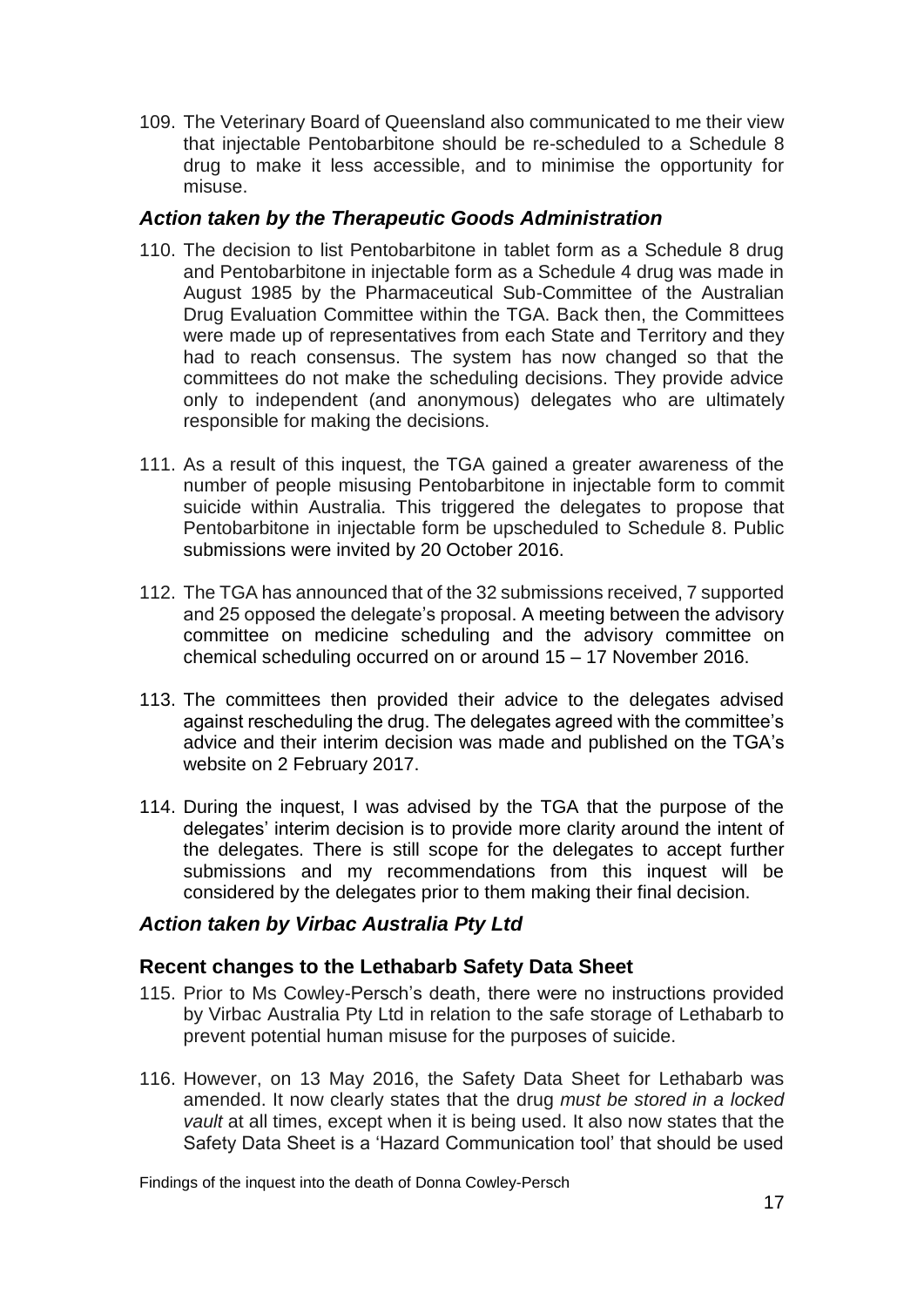to assist in the Risk Assessment in the workplace.

# **Lack of awareness of the misuse of Lethabarb by Virbac Australia Pty Ltd**

- 117. Virbac Australia Pty Ltd has advised that the recent changes to the Safety Data Sheet were made as a result of a routine review by an external consultant, not as a result of Ms Cowley-Persch's death or any other deaths resulting from the misuse of their product.
- 118. Virbac stated that no complaint had been made by any party about the misuse of the drug, and whilst staff members within Virbac may have been aware of incidents involving Lethabarb, it was not an issue that had come to the attention of, or been addressed by, the company.
- 119. The two representatives of Virbac Australia Pty Ltd at the inquest admitted to having an awareness prior to 2016 of attempted suicides and suicides caused by misuse of Lethabarb, either through their direct knowledge or by hearing anecdotal evidence.
- 120. However, in what appeared to be scripted responses at times, the representatives denied that there were any problems within their company highlighted by the fact that they did not raise their knowledge of the potential misuse of Lethabarb with the company. They appeared to take comfort from the fact that much of their information was based on anecdotal evidence, or from information obtained before joining the company. They also stressed that no specific adverse reports had been received by the company. They appeared to place great weight on the fact that prior to 2016, the company's external consultants had not identified that more guidance within the Lethabarb Safety Data Sheet around the safe storage of the drug was necessary. They stressed that they relied on their consultants for this advice, yet they conceded that no one informed the consultants about their knowledge that the drug was being misused by humans for the purposes of committing suicide.
- 121. I note that advice from consultants is only ever as good as the information provided to them by the companies that hire them. I agree with Counsel Assisting's submission that this is a potential area for systemic improvement within Virbac Australia Pty Ltd. All employees should be encouraged to raise with the company any information of potential adverse incidents involving the company's products, regardless of whether it is anecdotal evidence, and especially where human lives could be in danger. This is important so that the company is then able to investigate anecdotal reports to obtain more information, and to address issues more pro-actively.

# *Communication of changes to the Lethabarb Safety Data Sheet*

122. A concern was raised by Dr Charlton's legal representative that important changes, such as the amendment to the Lethabarb Safety Data Sheet in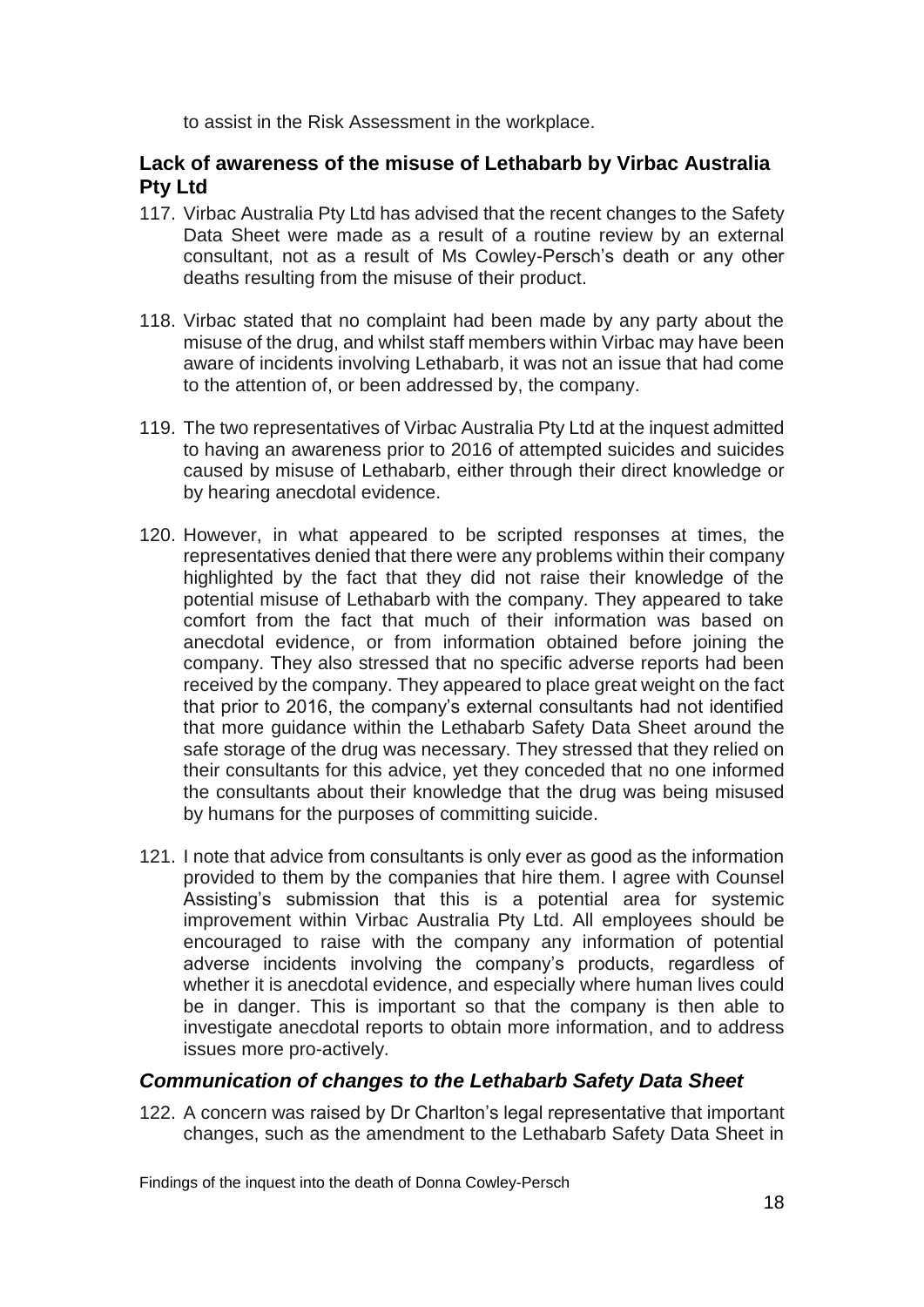May 2016, are not effectively communicated to Veterinarians.

- 123. Virbac sells Lethabarb to eight registered distributors, which then on sell the product to Veterinarians. Provet Pty Ltd is the distributor of Lethabarb to the Ascot Veterinary Association.
- 124. Virbac publishes the Lethabarb Safety Data Sheet on their webpage. They also advise their distributors when they make changes to the Safety Data Sheets. However, they do not appear to set any expectations with their distributors, in terms of the way in which the distributors should communicate such changes to their customers (the end users).
- 125. The representatives of Virbac expressed a willingness to consider whether there was a way for them to communicate future changes directly to the end users. In written submissions, Virbac submitted that because they do not have direct contact with clinics (who purchase the product from a distributor), the best way to achieve this would be to notify State boards that should, in turn, publish a bulletin to the registered Veterinarians.

## *Willingness to consider changes to the Lethabarb product label*

126. Virbac has acknowledged that the product label for Lethabarb does not contain any guidance about ways to store the drug safely to prevent misuse by humans for the purposes of suicide. They have expressed a willingness to consider adding such a warning, subject to APVMA approval.

# *Action taken by Provet Pty Ltd*

# **Communication of changes to the Lethabarb Safety Data Sheet**

- 127. Provet Pty Ltd responded in written submissions to the concerns raised by Dr Charlton's legal representative regarding communication to end users of changes to the Lethabarb Safety Data Sheet.
- 128. Provet has advised that it routinely printed Safety Data Sheets to accompany orders. In 2011, Provet undertook a project to update all Safety Data Sheets for items that Provet stocks and loaded them onto the Provet System and onto 'MSDSonline'. MSDSonline is an online database of Safety Data Sheets.
- 129. This project helped to avoid multiple deliveries of the same Safety Data Sheets. Provet's Information Technology department coded the system such that a Safety Data Sheet would be printed for items on an order that were:
	- a. being purchased for the first time since the coding change;
	- b. being purchased for the first time ever by the clinic;
	- c. for new products on the market; or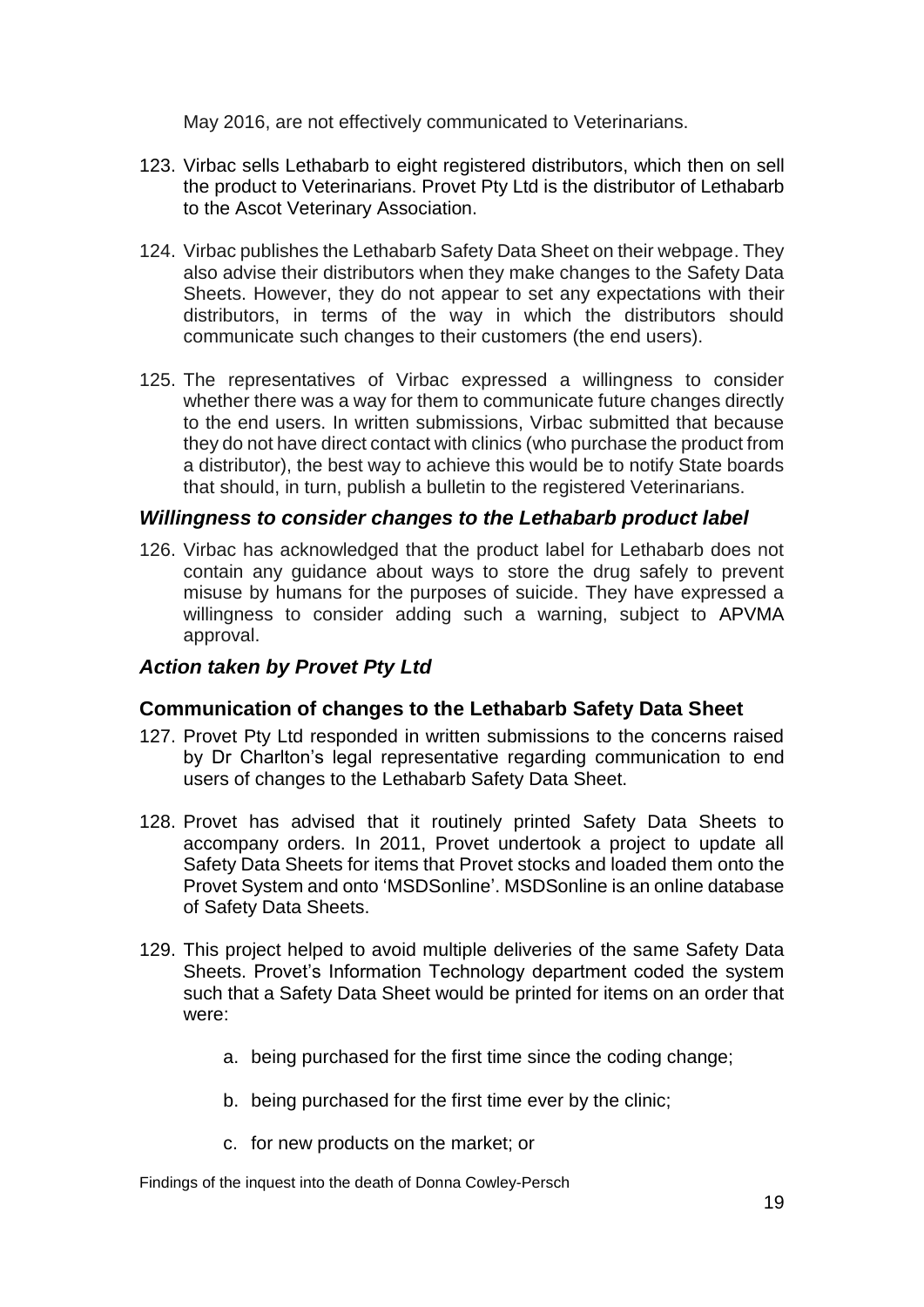- d. for products for which the Safety Data Sheet had been updated since the clinic last purchased.
- 130. Provet advised that the printed Safety Data Sheets are delivered with the order along with the invoice.
- 131. What is not clear to me is whether Provet communicated to recipients of Pentobarbitone the reason(s) why they were receiving updated Safety Data Sheets. It is all well and good to have a system for when to print and provide Safety Data Sheets to customers but if they do not know about the system, it is next to pointless. It is also impractical, in my view, to expect Veterinarians to sift through each Safety Data Sheet provided to them with multiple drug orders to ascertain whether there are any important changes since the last time they read them. Some more assistance from the drug manufacturers in particular (with the help of Veterinary professional organisations) is required here.

# *Should Pentobarbitone in injectable form be upscheduled to a Schedule 8 drug?*

- 132. The reality is that although the States and Territories are responsible for providing detailed regulations around storage, access control, and recording of drugs in each jurisdiction, it is the TGA at the national level that is best placed to shape this through their scheduling decisions.
- 133. If the TGA were to upschedule Pentobarbitone in injectable form to Schedule 8, it is highly likely that most States and Territories will adopt the rescheduling in their own legislation. This will result in stricter controls under State/Territory regulations applying to the drug.
- 134. It is understood that the regulations in each State and Territory around storage, access control and recording of scheduled drugs are similar. However, this inquest did not analyse the nuances of each jurisdiction. My understanding is that in Queensland, the main changes that would result if Pentobarbitone in injectable form is upscheduled would be that:
	- a. The minimum requirements for storage would change from an unlocked cupboard out of public view to a locked safe (or locked receptacle when travelling);
	- b. Veterinary nurses would no longer be able to access or handle the drug, only a Veterinarian could do this; and
	- c. A record would need to be kept for usage of the drug.
- 135. The Veterinary Surgeons Board of Queensland has advised that they understand that Veterinarians at risk of suicide will still have access to this product regardless of a change to its scheduling. However, they support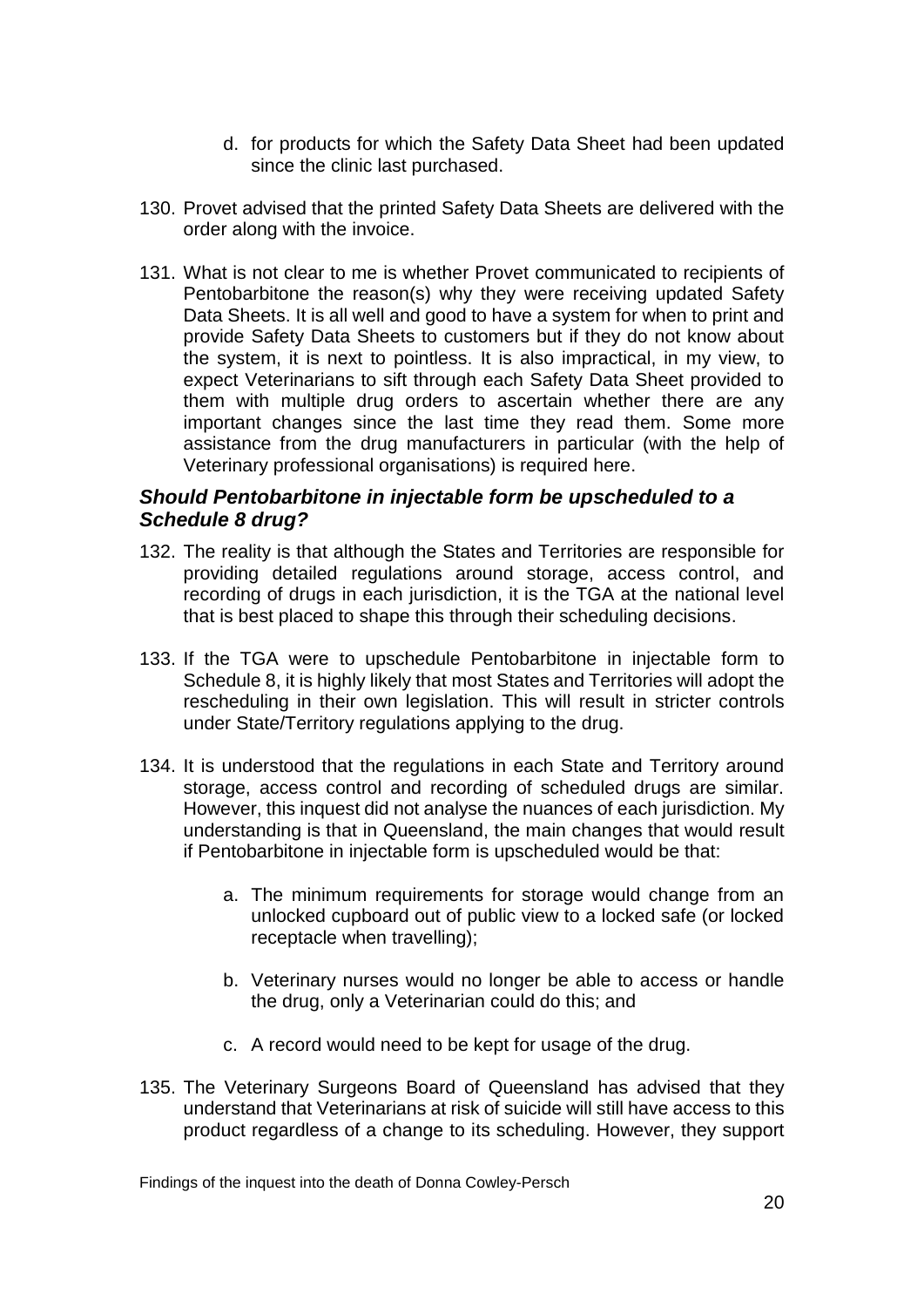tighter controls and more accountability put in place to prevent access by persons such as nurses, groomers, cleaners and other contractors.

- 136. The Veterinary Surgeons Board of Queensland has pointed out that Veterinarians play a unique role in our society in that they are the only profession entrusted with the euthanasia of animals and as such this role also comes with some significant responsibilities with respect to the storage, access to and use of Pentobarbitone.
- 137. The Veterinary Surgeons Board of Queensland advised that Veterinary surgeries are currently required to have compliant Schedule 8 drug safes in order to be operational. Veterinarians who operate a Veterinary house call practice must have access to a locked receptacle to store the Schedule 8 drugs whilst undertaking house calls. They must also have a compliant Schedule 8 drug safe for storage of Schedule 8 drugs when they are not travelling.
- 138. The Veterinary Surgeons Board of Queensland acknowledges that the rescheduling of Pentobarbitone from Schedule 4 to Schedule 8 will have an impact on a Veterinarian's practice. However, it is their view that this would be minimal, as Veterinarians currently use a range of other Schedule 8 products in their practices and comply with the current requirements.
- 139. The Co-owner and Practice Manager of the Ascot Veterinary Surgery, Dr Charlton and Ms Bernays, were of the strong opinion that Pentobarbitone should be upscheduled. They were supportive of any change that reduces the risk of a death occurring in the workplace in similar circumstances.
- 140. Witnesses from State and Commonwealth regulatory authorities (i.e. the TGA, APVMA, and Queensland Health) could see no significant practical barriers to upscheduling the drug.
- 141. However, Virbac Australia Pty Ltd, the manufacturer of Lethabarb, which accounts for 95% of the current market, and the Australian Veterinary Association (AVA), oppose an upscheduling of the drug to Schedule 8.
- 142. The basis for Virbac's opposition can be summarised as follows:
	- a. Since Virbac Australia Pty Ltd does not currently manufacture Schedule 8 drugs, they are concerned that there would be significant additional costs and inconvenience at the point of manufacture and along the supply chain, including:
		- i. new vaults that would need to be constructed or expanded;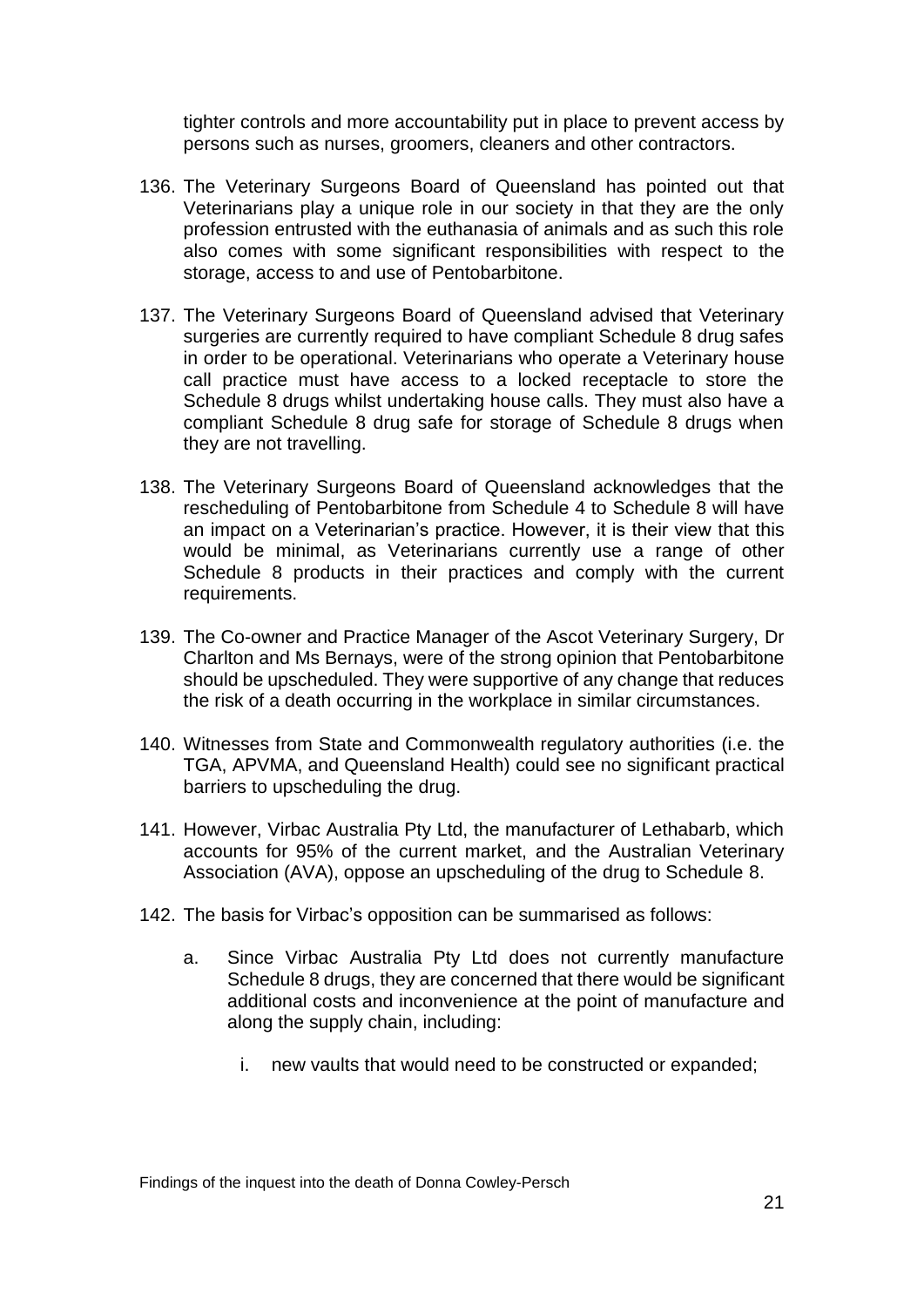- ii. compliance costs in terms of the location of the vaults and associated security arrangements, including alarm systems and cameras; and
- iii. potential additional costs in relation to transport, if it is mandated that security requirements apply;
- b. Increased costs at the manufacturing and distribution level may result in reduced demand for the product;
- c. Reduced demand for the product and inconvenience may result in the company deciding that it no longer wishes to manufacturer the product. This may lead to other, less humane alternatives being used at the cost of animal welfare;
- d. There are many other non-Schedule 8 drugs that can still be misused for the purposes of suicide;
- e. Pentobarbitone does not meet all of the 'Factors for Controlled Drugs (Schedule 8) in the AHMAC Scheduling Policy Framework for Medicines and Chemicals' dated 1 February 2015;
- f. The additional regulation would place more stress on staff in Veterinary clinics, especially the smaller practices with limited resources, because they will be required to account in some detail for a drug that is used repeatedly;
- g. There may be further requirements placed on Veterinarians in terms of equipping their vehicles, which may be especially problematic in rural and remote settings where they are required to travel large distances to treat domestic and wild animals;
- h. In many situations, there would be no realistic prospect of people misusing the product, so the measure would have limited utility;
- i. The product would still be accessible to Veterinarians and most likely Veterinary Nurses;
- j. The measure would only displace the problem. If staff other than Vets and Vet Nurses working at Veterinarian Clinics are suffering from a mental health illness and wish to commit suicide, they may simply find an alternative method of suicide; and
- k. The measure would draw more attention to Pentobarbitone, which may result in the drug being the subject of higher misuse or theft.
- 143. Virbac has proposed that Pentobarbitone remain in Schedule 4, but that there be an additional requirement that the drug is stored securely. They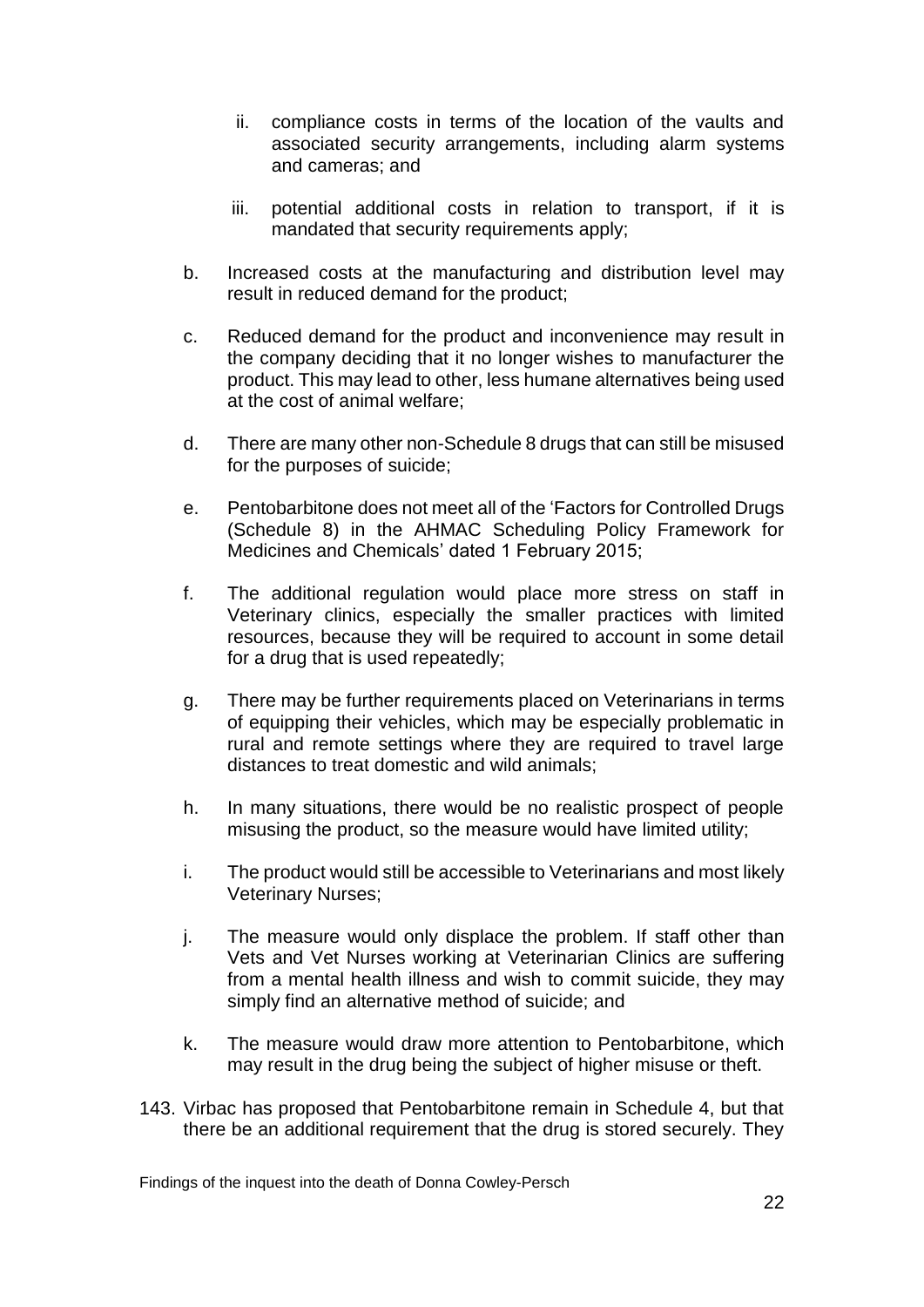have suggested that in effect, all that would need to be done is to adopt the current New South Wales and Tasmanian Schedule 4D classification.

- 144. The AVA conducted an online survey with its members, which resulted in 2031 survey responses and 1013 written comments. However, I have reservations about the way in which the questions were posed to members and the lack of information provided to members about the scope of the issue.
- 145. The basis for the AVA's opposition can be summarised as follows:
	- a. Recording of Pentobarbitone injections would add an extra level of workload and complexity. For example:
		- i. Two AVA members provided estimates of the extra time that it would take them to record their use of the drug if it were upscheduled to Schedule 8. One member estimated 3 minutes per animal (noting that they euthanize 23.5 animals on average per week) and 8 minutes per month when placing a drug order. The other member estimated 5 – 10 minutes per animal (noting that they euthanize on average 25 animals per week) and 10 minutes per month for drug orders. The argument is that although these are relatively small amounts of time per animal and drug order, this can add up to a number of additional hours of work per week for a Veterinarian; and
		- ii. In emergencies, restraint of difficult animals, multiple animals, and use out in the field, the drug is used "to effect". This means that often more than the recommended dose is drawn up in case the initial dose is not immediately effective, and delivered in increments until the death of the animal is achieved. The quantities used range from 0.5ml to 200ml, depending on the size of the animal. If Veterinarians were required to record usage and wastage, there would be a high chance that inadvertent inaccuracies in recording would occur frequently;
		- b. The size of a bottle of Pentobarbitone (around 500ml in most practices) means that 20-30mls (the amount they say is required for a human to commit suicide) could go missing without anyone noticing until the bottle is close to empty, which could be a week or two later. This would eliminate any benefit from recording its use;
		- c. Each wildlife case would now need a clinical record created, and to be recorded in the Schedule 8 Register. This may result in a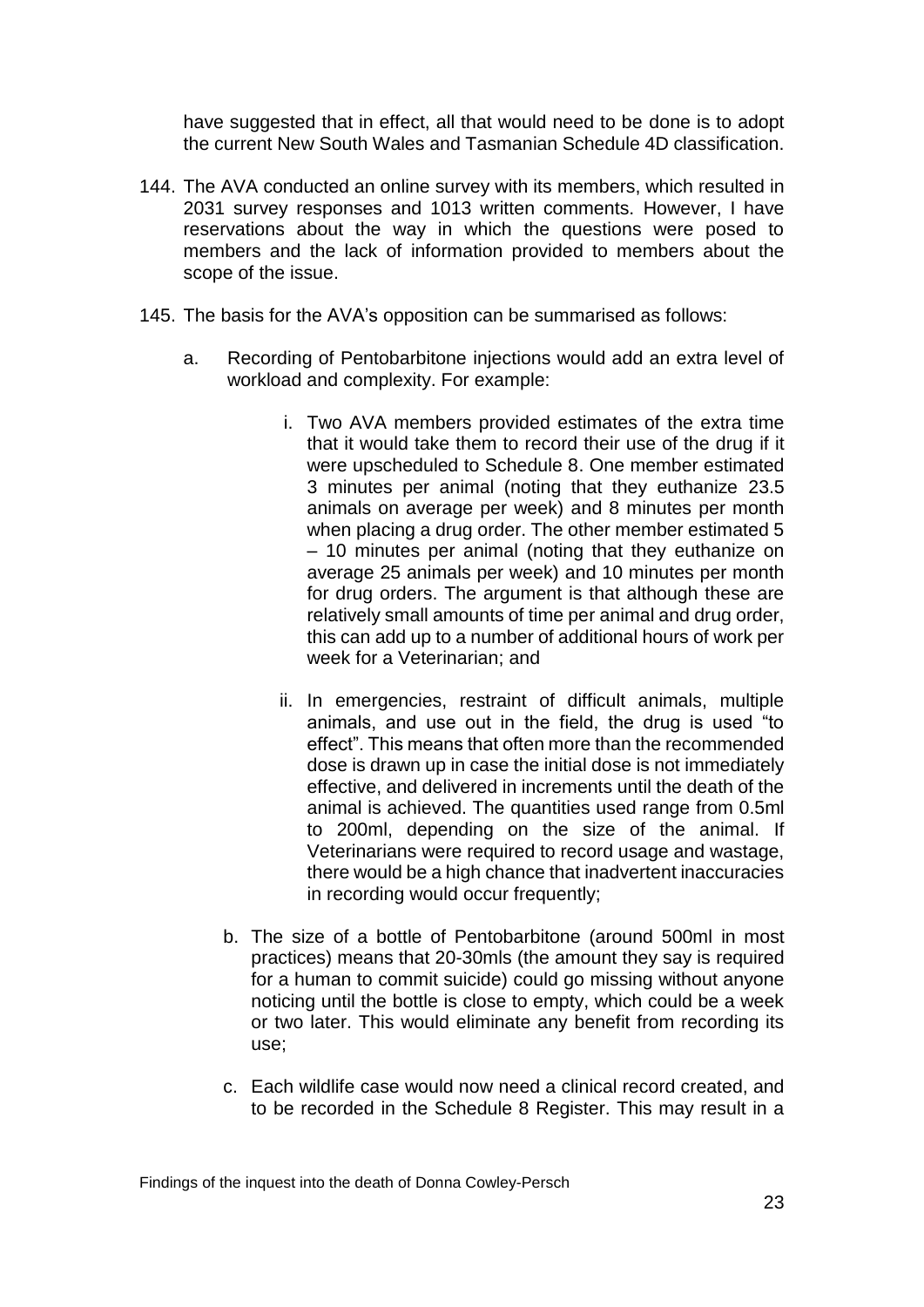decrease in the number of practices willing to undertake animal welfare as a community service;

- d. If Pentobarbitone injections are rescheduled and a staff member uses it to commit suicide, the Veterinarian may be liable under work health and safety regulations if they have not complied with the Schedule 8 regulations. This puts a lot of onus on the Veterinarian in circumstances where their ability to control small amounts of the drug from going missing is limited;
- e. Virbac may consider that it is not financially viable to continue manufacturing Lethabarb if it is rescheduled. If other manufacturers think likewise, this would be disastrous for Veterinary practice and animal welfare;
- f. Some Veterinarians would need to purchase new drug safes due to the size and number of Pentobarbitone bottles stocked at their practice;
- g. The biggest risk of intentional misuse lies with Veterinarians and Veterinarian Nurses. An upscheduling will not affect a Veterinarians access to the drug. For Veterinary Nurses, although they are not legally permitted to have access to Schedule 8 drugs, in many busy practices they will be given access;
- h. The potential hazard of intentional misuse by staff other than Veterinarians and Veterinarian Nurses, where the drug is sourced from a Veterinary Practice, is not widespread;
- i. There are many lethal means available in Veterinary practices so rescheduling Pentobarbitone injections will not stop suicide. Instead, addressing the actual risk factors, which lead to suicide is far more important. There should be a holistic approach to suicide prevention in the Veterinary profession; and
- j. Of the survey responses received from AVA members currently working in clinical practice, 64.1% did not support rescheduling. This is made up of 72.1% who were employers but only 57.8% who were employees. (I should note that I have reservations about the way in which the question was framed and the lack of awareness that respondents to the survey would have had about the scope of the problem – ie the national statistics and NCIS report).
- 146. The Australian Veterinary Association has essentially proposed the same outcome as Virbac. They do not support an upscheduling of Pentobarbitone in injectable form to Schedule 8 but they do support a change to the regulations to require the drug to be stored in a locked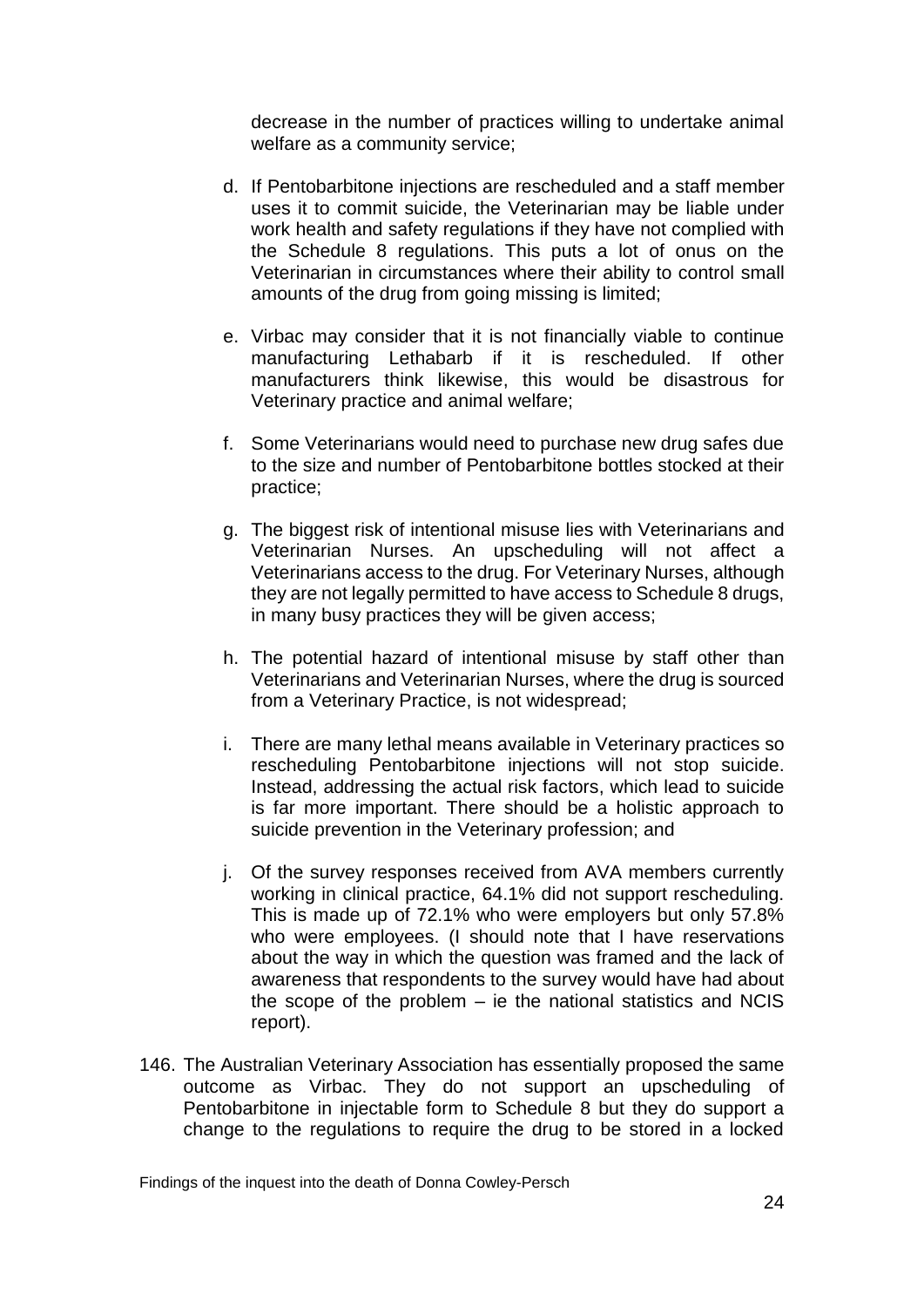cupboard, safe, or receptacle, both within Veterinary premises and when in vehicles when not in use.

- 147. The TGA delegates' interim decision regarding their recent review is that the current scheduling of Pentobarbitone in injectable form remains appropriate. They have published that their reasons for decision, which can be summarised as follows:
	- a. Pentobarbitone is not registered for human use. It is intended for animals;
	- b. Pentobarbitone is a cheap and efficient medicine, the preferred agent, and is widely used for the humane euthanasia of animals in multiple settings;
	- c. Pentobarbitone in 500mL bottles is widely used (predominately in the field) due to the large doses required to humanely euthanize large animals or multiple livestock;
	- d. A wide range of authoritative organisations opposed the upscheduling on the basis of reasonable and practical grounds;
	- e. The impact that no change to the scheduling of Pentobarbitone will make is unclear. But is thought to be low when considering the available suicide data and the people that are misusing Pentobarbitone for suicidal purposes.
- 148. It is not clear from the interim decision which particular grounds raised by the 'wide range of authoritative organisations', which opposed the upscheduling were considered by the TGA delegates to be 'reasonable' and practical'. I will, however, address a number of recurring issues below.
- 149. I accept Counsel Assisting's submission and I recommend that the TGA upschedule Pentobarbitone in injectable form to Schedule 8. I make this recommendation because:
	- a. As a matter of common sense, stricter controls around storage, use and recording of the drug at Veterinarian clinics is likely to reduce the number of people who are able to access the drug from those facilities. This in turn is likely to reduce the numbers of suicides by such means;
	- b. The administrative and financial burden of such a change is relatively minor when weighed against the benefit of saving human lives;
	- c. The argument that only a small number of human lives will be saved by this measure fails to recognize the value of human life. Even if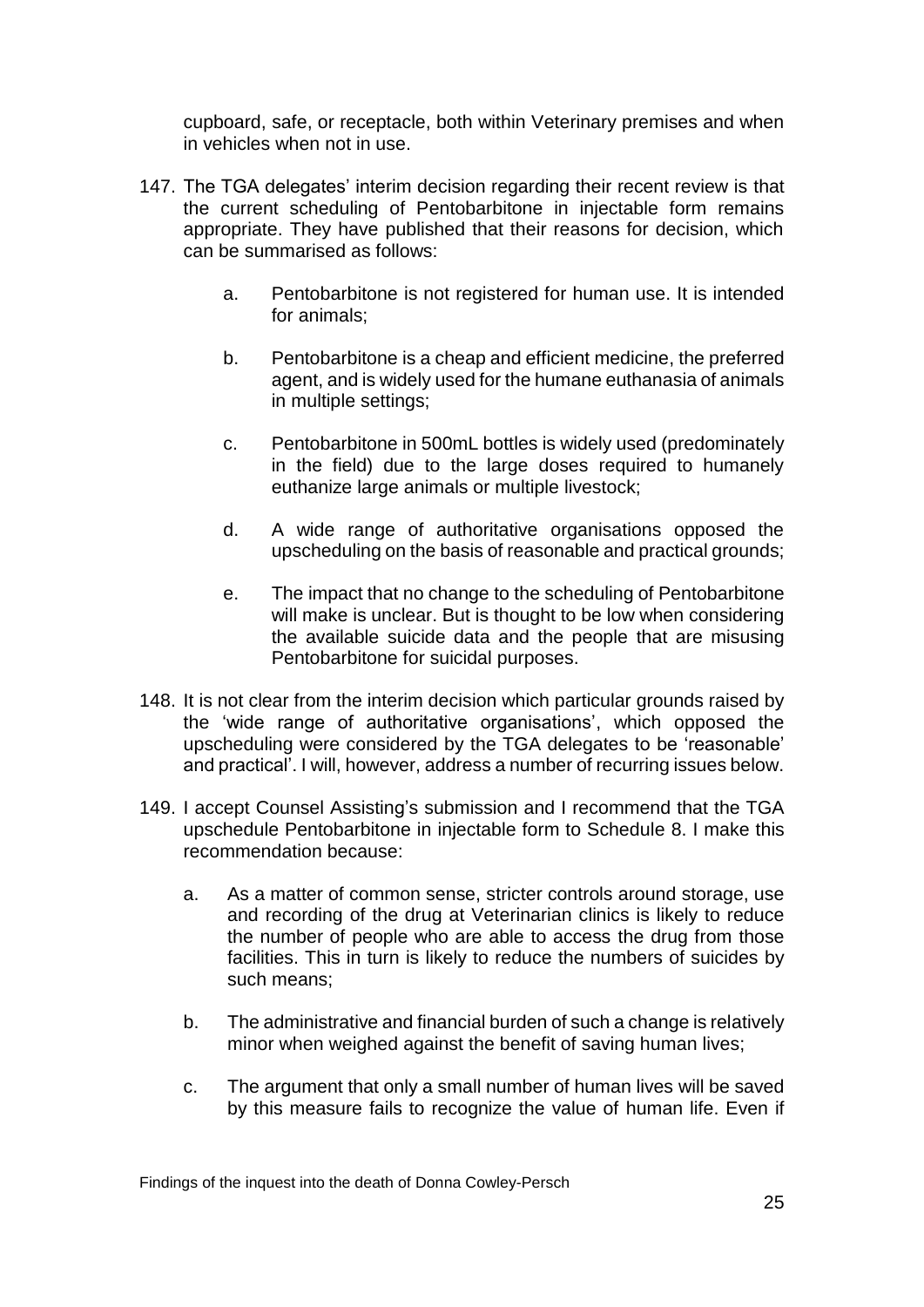only one human life is saved as a result of stricter controls, wouldn't it be worth it?;

- d. It should not matter that this drug is intended for animal use and not human use. The fact is that humans are misusing this drug for the purposes of suicide. In Veterinary workplaces, we know that at least two people a year are dying from this drug;
- e. The argument that there are other non-Schedule 8 drugs in Veterinary practices and in society in general, which can be misused suicide fails to understand that Pentobarbitone is different. In injectable form, Pentobarbitone is highly concentrated and rapidly fatal. The product is clearly marked as a euthanasia drug. It's sole purpose is to kill. Such a drug that is so clearly dangerous and where its potential for misuse is obvious, should not be allowed to be stored in an unlocked cupboard, with its usage unrecorded;
- f. I agree that the high suicide rate in the Veterinary industry requires a holistic solution. The approach must involve increased education and support around mental health. But that is not the end. The holistic approach also necessitates the introduction of measures for when increased education and support does not work. There needs to be stricter controls around dangerous drugs, which are rapidly fatal and known to be the target of misuse;
- g. It is acknowledged that upscheduling will not affect the access that Veterinarians currently have to Pentobarbitone and is unlikely to make any difference to the number of Veterinarians who misuse the drug for suicide. However, this is not a valid excuse for not taking action to minimise suicide rates in relation to other people in the Veterinary workplace. Such people include Veterinary Nurses, administrative staff, groomers, cleaners, contractors and members of the public;
- h. A large proportion of the people in Veterinary workplaces committing suicide through misuse of Pentobarbitone are Veterinary Nurses. Under Queensland's health regulatory regime at least, Veterinary Nurses would not be allowed access to the drug if it were upscheduled to Schedule 8. Providing that practices comply with the law, this is likely to minimise the incidence of Veterinary Nurses using Pentobarbitone to suicide;
- i. There is an argument that busy Veterinary practices will ignore the regulations if Pentobarbitone is upscheduled and allow Veterinary Nurses access to the drug unlawfully. However, this assumes that Veterinarians will be willing to break the law. Such instances should also be minimised as a result of the increased auditing and scrutiny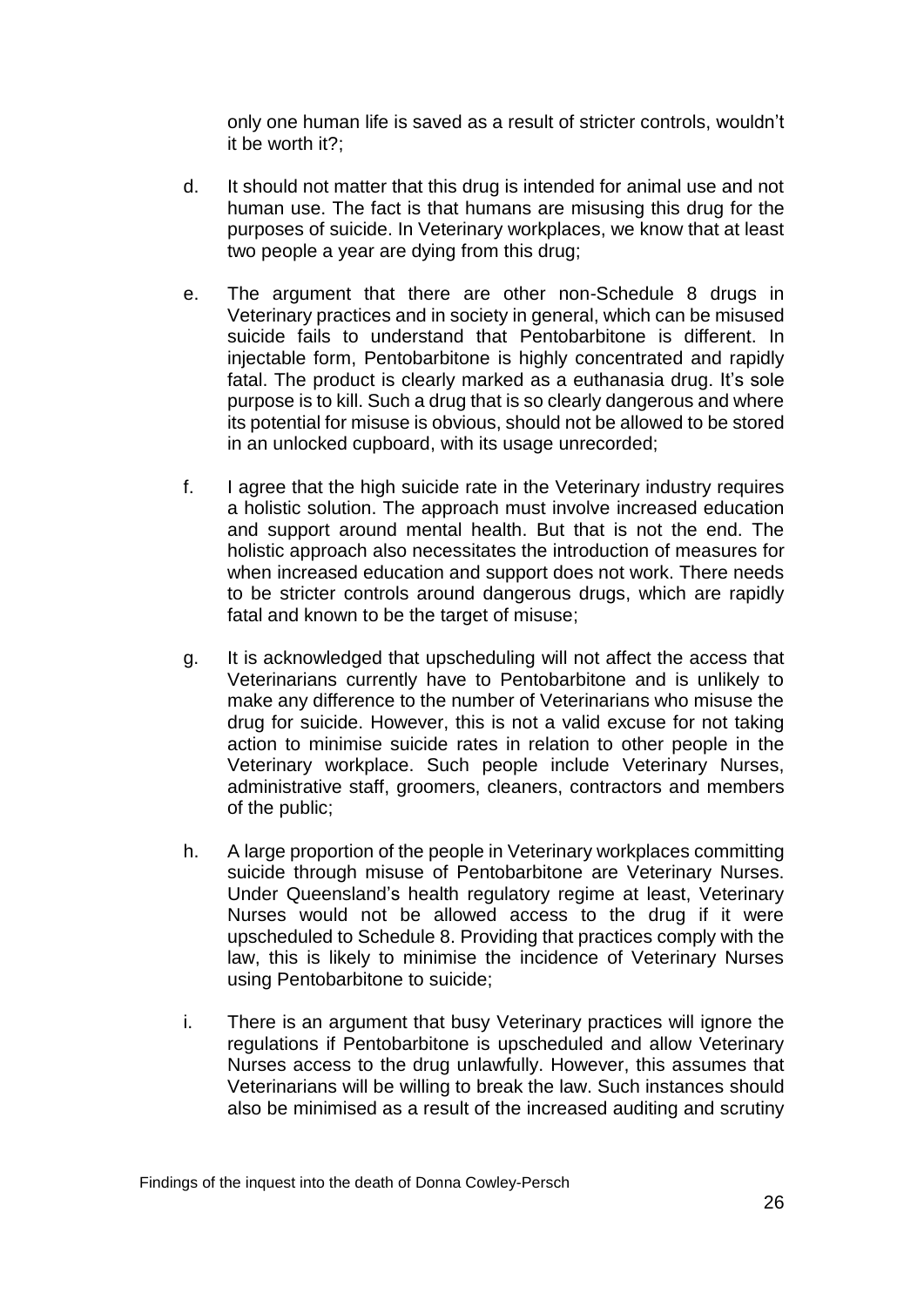that Schedule 8 brings, as well as the deterrents in place for noncompliance;

- j. There is an argument that people will just commit suicide by another means if Pentobarbitone is inaccessible. This is an uneducated argument and goes against the research in this area. It is true that in some cases, there is no stopping someone who is intent on suicide. However, suicides are often unplanned. Making it more difficult for a people to suicide often results in people pausing, reconsidering their decision, and even seeking help;
- k. The fact that there is a much bigger problem in the general community regarding the illicit trade of Pentobarbitone, most likely from overseas sources, is not an excuse for failing to take measures to make Veterinary workplaces safer;
- l. There is no logical reason why Pentobarbitone in injectable form would be listed as a Schedule 4 drug when Pentobarbitone in tablet form is listed as a Schedule 8 drug. The statistics indicate that a number of people have been willing and able to inject themselves with Pentobarbitone for the purposes of suicide. There are also cases where people have committed suicide by drinking the liquid, which is designed for injection. Pentobarbitone in injectable and tablet form should therefore be granted the same protections. They should both be Schedule 8.
- m. A brief scan of the internet demonstrates that it is relatively well known that Pentobarbitone can be used for suicide and that the drug can be sourced from Veterinarians. It is nonsensical to suggest that the drug should not be upscheduled in case this raises the profile of the drug and increases misuse. It is impossible to keep information about the potential misuse of this drug a secret. It is therefore logical to instead increase security around the storage of the drug to deter and prevent people from misusing it and stealing it from Veterinarians;
- n. All Veterinary surgeries in Queensland are currently required to have compliant Schedule 8 drug safes in order to be operational. Veterinarians who operate a Veterinary house call practice must have access to a locked receptacle to store Schedule 8 drugs whilst undertaking house calls. I would be surprised if this was not the case for most Veterinarians nationwide. This should minimise any additional expenditure caused by having to purchase new safes or receptacles;
- o. It is not clear whether the TGA delegates are aware that Pentobarbitone in injectable form is currently available in 100mL and 250mL bottles and that Virbac is also about to introduce a smaller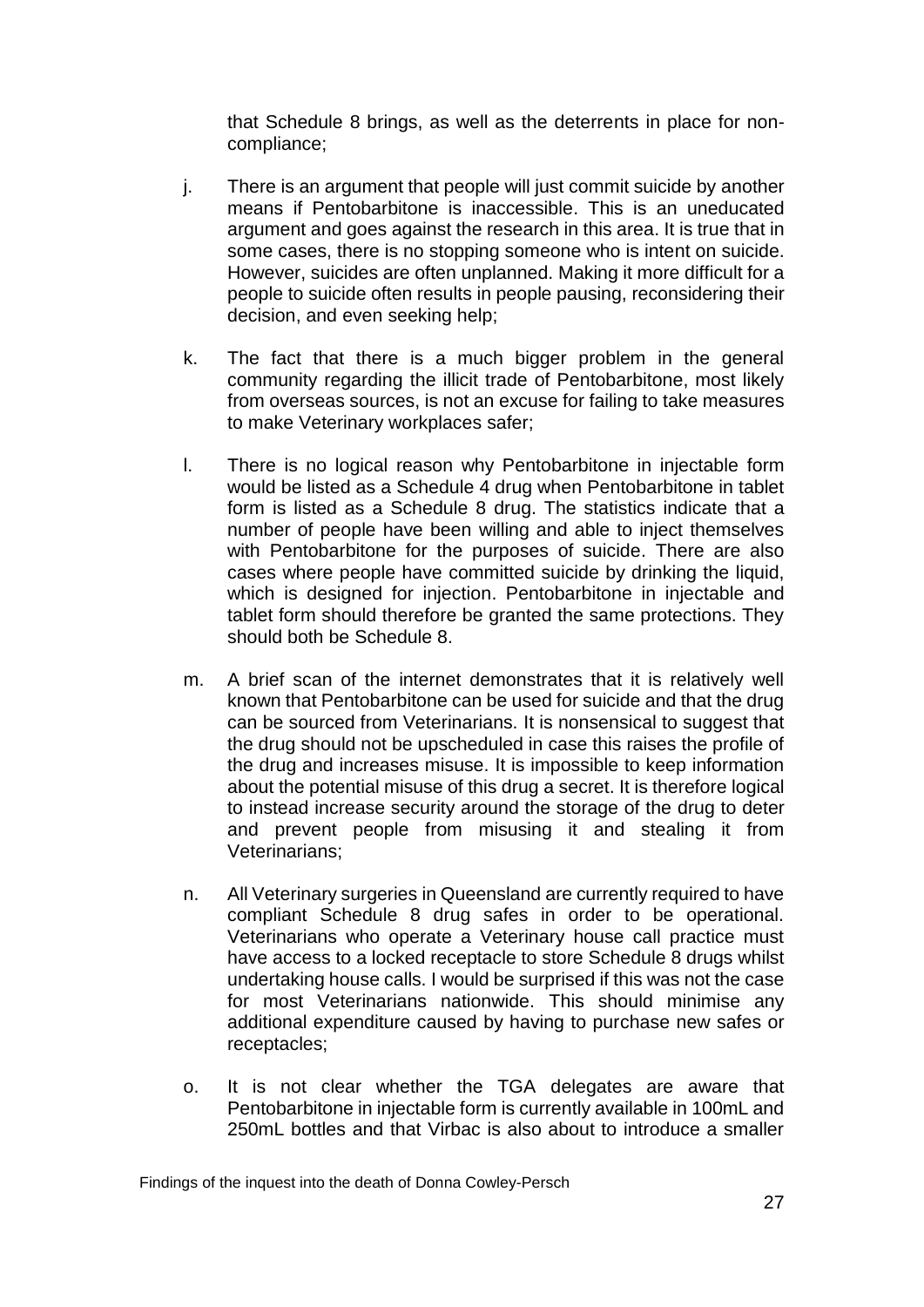than 500mL sized bottle to the market. In any event, I accept that some Veterinarians may not currently have large enough safes to store 500mL bottles and that some Veterinarians may require this size bottle to euthanize larger animals and multiple stock. In such circumstances, Veterinarians would need to purchase a larger safe/ receptacle. Dr Charlton advised that it would be relatively cheap to do so. I cannot see how this should be a significant impediment to upscheduling;

- p. It is doubtful that Veterinary practices would cease euthanizing wildlife humanely as a community service, due to additional recording requirements caused by an upscheduling, as suggested by the AVA. This argument underestimates the values held by the Veterinary profession. In any event, the potential to save human lives through increased recording should be given more weight than an administrative burden;
- q. There appears to be an argument made to the TGA that upscheduling the drug would result in staff safety being compromised in locations that require the transportation of sick and injured animals to external sites with Veterinarians. It is implied in this argument that in some jurisdictions, non-Veterinarians currently have authority to administer Pentobarbitone. If this is the case and there are sound reasons for doing so, States and Territories should simply carry over this authority / exemption to a Schedule 8 listing of Pentobarbitone;
- r. There are simple recording processes in place for recording spillage and wastage. Also, there would be no reason why in the case of an emergency, animal welfare would need to be jeopardized due to recording. I would be surprised if the requirement in most iurisdictions would be to record as soon as practicable. Therefore these issues should not be a barrier to introducing a requirement to record;
- s. As for the possibility that skimming may still occur with any recording system and not be detectable until the bottom of the bottle, I cannot see why this should be a reason not to record at all. The fact that a record keeping system is not perfect is no excuse not to have one. In Ms Cowley-Persch's case, the Veterinary surgery held two bottles of Lethabarb for use at any one time. No records were kept of the volumes used along the way. A Veterinarian noticed that a part bottle was gone but assumed that it had been used on an animal. At least a record keeping system will detect when part bottles go missing; and
- t. I note that at the time of the inquest, Virbac had not yet had an opportunity to estimate the increase in their costs that would be